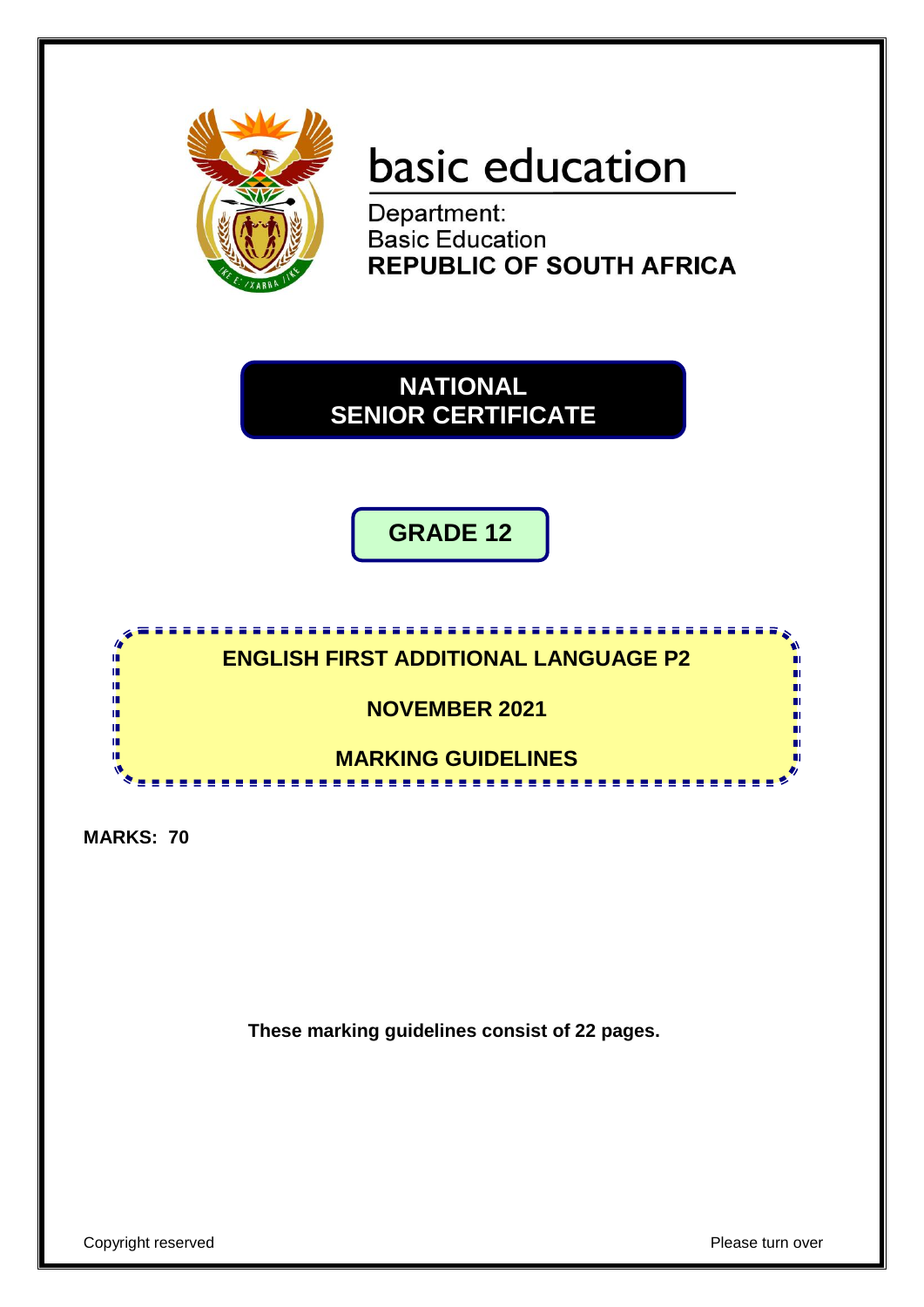#### **INSTRUCTIONS AND INFORMATION**

- 1. Candidates are required to answer questions from TWO sections.
- 2. These marking guidelines have been finalised at a marking guideline discussion session at DBE at which all provinces were represented. Any omissions or queries should be referred to Chief Markers/Analytical Moderators/Internal Moderators at marking centres. All protocol must be followed.
- 3. Candidates' responses should be assessed as objectively as possible.

#### 4. **MARKING GUIDELINES**

- 4.1 A candidate may not answer more than ONE question on the same genre.
- 4.2 If a candidate gives two answers where the first one is incorrect and the next one is correct, mark the first answer and **ignore** the next.
- 4.3 If answers are incorrectly numbered, mark according to the marking guidelines.
- 4.4 If a spelling error affects the meaning, mark incorrect. If it does not affect the meaning, mark correct.
- 4.5 If the candidate does not use inverted commas when asked to quote, **do not penalise**.
- 4.6 For open-ended questions, no marks should be awarded for YES/NO or I AGREE/I DISAGREE. The reason/substantiation/ motivation is what should be considered.
- 4.7 No marks should be awarded for TRUE/FALSE or FACT/OPINION. The reason/substantiation/motivation is what should be considered.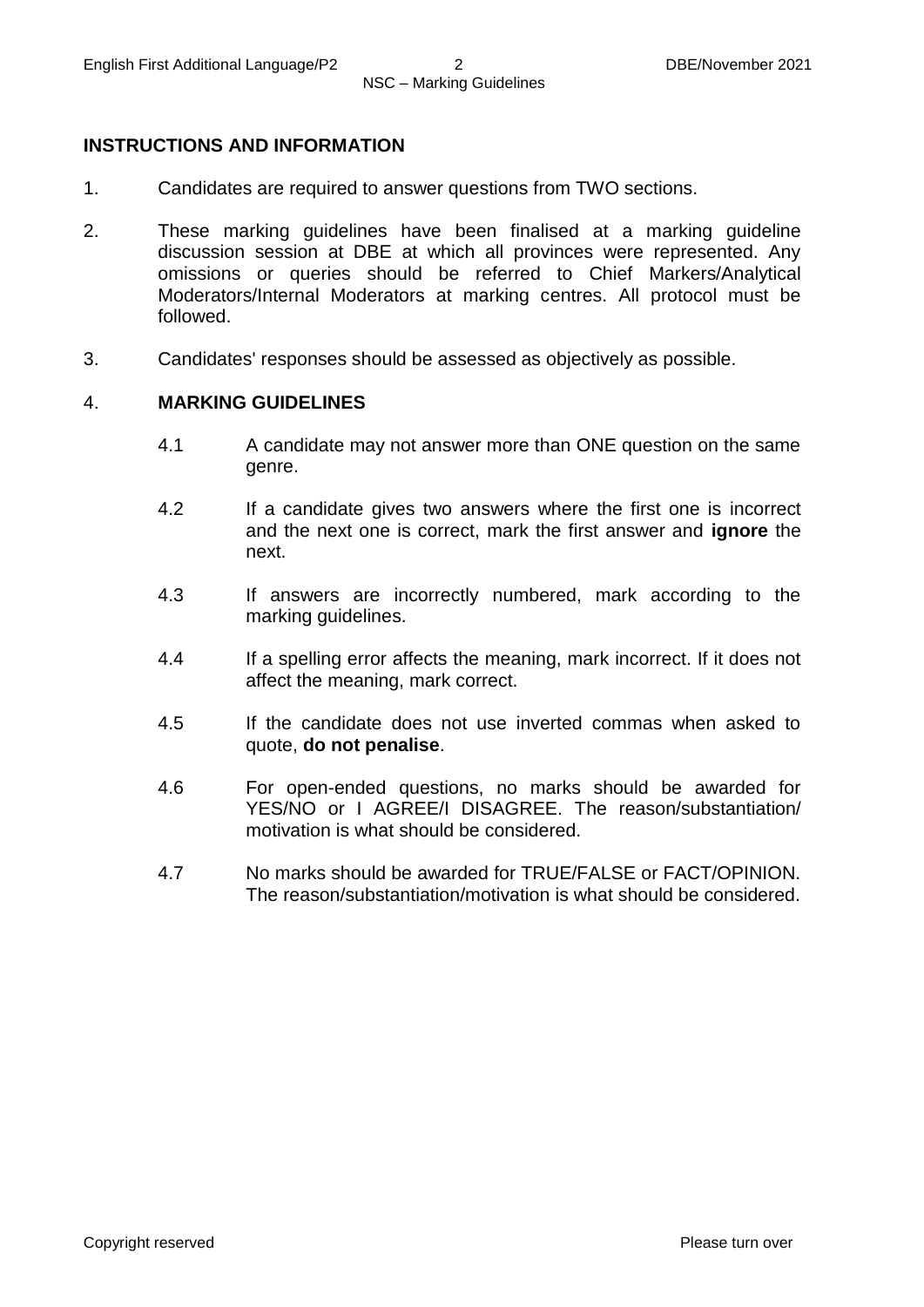#### **SECTION A: NOVEL**

#### **NOTE: Candidates are required to answer ONE question on the novel they have studied.**

#### **QUESTION 1:** *CRY, THE BELOVED COUNTRY*

#### **Candidates are required to answer BOTH questions, i.e. QUESTIONS 1.1 and 1.2.**

| 1.1 | 1.1.1 | C/loves talking importantly about political matters $\checkmark$<br>(a)<br>D/disapproves of the young girl's behaviour $\checkmark$<br>(b)<br>A/finds a lawyer for Absalom Kumalo √<br>(c)<br>B/a previous employer of Sibeko's daughter $\checkmark$<br>(d) | (4) |
|-----|-------|--------------------------------------------------------------------------------------------------------------------------------------------------------------------------------------------------------------------------------------------------------------|-----|
|     | 1.1.2 | The setting is at Mrs Lithebe's home $\checkmark$ after Stephen Kumalo finds<br>Gertrude/his sister./ while Kumalo waits (for Msimangu) to be taken<br>to Shanty Town. ✓                                                                                     | (2) |
|     | 1.1.3 | (a) Personification/Metaphor                                                                                                                                                                                                                                 | (1) |
|     |       | The mountain tops are covered with a layer of mist $\checkmark$ which<br>(b)<br>gives the impression of a blanket/cloak that is thrown. $\checkmark$                                                                                                         | (2) |
|     | 1.1.4 | B/Johannesburg $\checkmark$                                                                                                                                                                                                                                  | (1) |
|     | 1.1.5 | He is away from his family/he misses being home./<br>He is not used to city life (as he comes from a rural village). $\checkmark$                                                                                                                            | (1) |
|     | 1.1.6 | Gertrude is at peace/content. $\checkmark$ Her brother has found her, and she<br>feels she is in a safe environment, similar to Ndotsheni. ✓                                                                                                                 |     |
|     |       | <b>OR</b>                                                                                                                                                                                                                                                    |     |
|     |       | Nostalgic. $\checkmark$ It reminds her of life back in Ndotsheni $\checkmark$                                                                                                                                                                                |     |
|     |       | NOTE: Accept any ONE of the above combinations or relevant<br>responses.                                                                                                                                                                                     | (2) |
|     | 1.1.7 | Stephen Kumalo is loving/caring/content. ∕ He plays with Gertrude's<br>little boy/tells him stories/involves Gertrude in the stories. $\checkmark$                                                                                                           | (2) |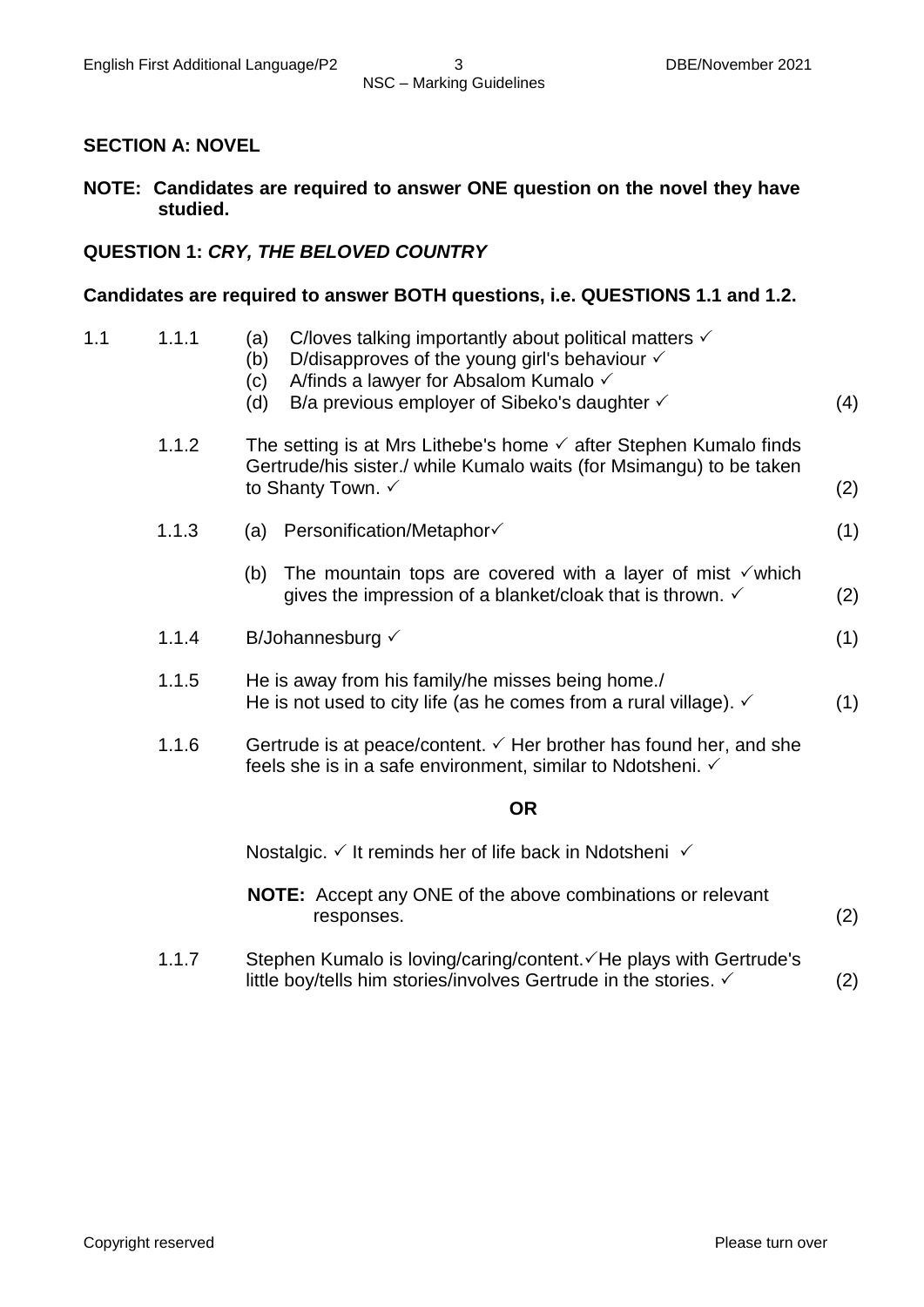#### 1.1.8 Open-ended.

Accept a relevant response which shows an understanding of the following aspects, **among others**:

No.

- James Jarvis gets to know Arthur better in death.
- It is because of Arthur's death that James reaches out to the people of Ndotsheni.
- A unique relationship develops between James Jarvis and Stephen Kumalo.

#### **OR**

Yes.

- An innocent man's life was taken.
- He was one of the few people who fought for human rights.
- His ideas of having a better life for the oppressed would never be realised.
- **NOTE:** Do NOT award a mark for YES or NO. Credit responses where a combination is given. For full marks, the response must be well-substantiated. A candidate can score 1 or 2 marks for a response which is not well-substantiated. The candidate's interpretation must be grounded in the novel. (3)

#### **AND**

| 1.2 | 1.2.1 | Richard (Mpiring)/Arthur's servant $\checkmark$<br>(a)                                                                                                                                                                                          | (1) |
|-----|-------|-------------------------------------------------------------------------------------------------------------------------------------------------------------------------------------------------------------------------------------------------|-----|
|     |       | One of the robbers hit him with an iron bar/attacked him. √<br>(b)                                                                                                                                                                              | (1) |
|     | 1.2.2 | The 'other native' refers to Absalom Kumalo. √                                                                                                                                                                                                  | (1) |
|     | 1.2.3 | relief/satisfaction $\checkmark$<br>(a)                                                                                                                                                                                                         | (1) |
|     |       | James Jarvis is relieved/satisfied that Margaret has slept well<br>(b)<br>after the devastating news/stress of having to deal with her<br>son's death. $\checkmark$                                                                             | (1) |
|     | 1.2.4 | James Jarvis donates milk for the children. $\checkmark$<br>He arranges for an agricultural demonstrator to assist in the<br>building of a dam. $\checkmark$<br>He assists with the building of a new church. $\checkmark$                      |     |
|     |       | <b>NOTE:</b> Accept any TWO of the above.                                                                                                                                                                                                       | (2) |
|     | 1.2.5 | Harrison is eager (to report on the police investigation.)/He is<br>concerned (when he waits for Jarvis at the foot of the stairs/<br>enquires about Mary.) $\checkmark$<br>James Jarvis is quiet/reserved (because of his son's death/being in |     |
|     |       | the house where his son was killed). $\checkmark$                                                                                                                                                                                               | (2) |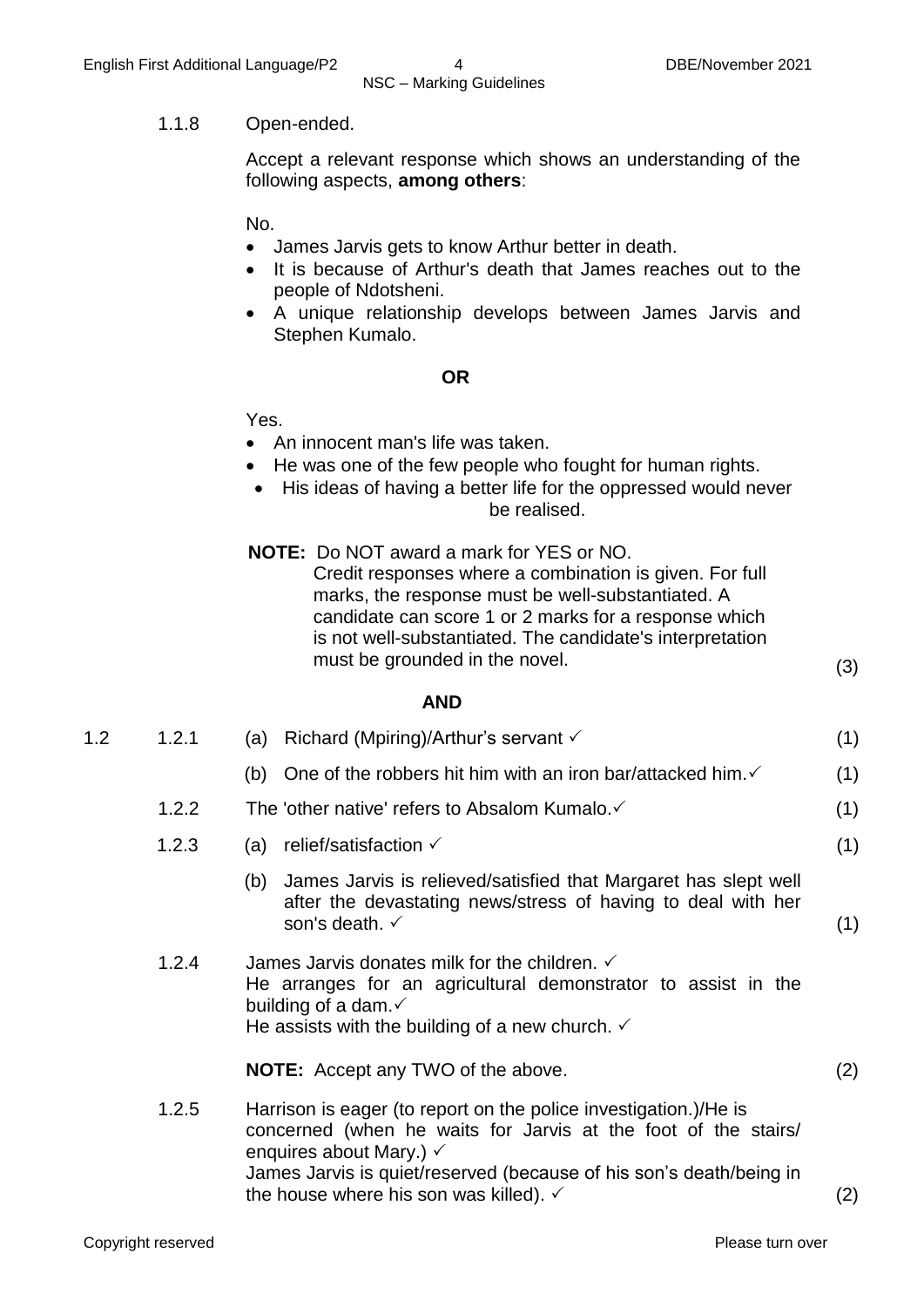1.2.6 Absalom is sent to find Gertrude (his aunt) instead he becomes involved in a life of crime (and is ultimately hanged for the murder of Arthur Jarvis).  $∨∨$ 

#### **OR**

Absalom is sent to Johannesburg, yet his father now has to journey to find him.  $\checkmark\checkmark$ 

**NOTE:** BOTH parts should be included to earn full marks. (2)

- 1.2.7 The discussion of the theme of forgiveness should include the following points, **among others**:
	- Reverend Stephen Kumalo forgives Absalom for killing Arthur Jarvis.
	- He forgives Gertrude for living as a prostitute.
	- James Jarvis forgives Absalom for killing his son and does not hold Stephen accountable for Absalom's deed.
	- Stephen forgives the young girl for falling pregnant without being married.
	- **NOTE:** For full marks, the response must be well-substantiated. A candidate can score 1 or 2 marks for a response which is not well-substantiated. The candidate's interpretation must be grounded in the novel. (3)

#### 1.2.8 Open-ended.

Accept a relevant response which shows an understanding of the following aspects, **among others**:

No.

- John Kumalo has divorced his first wife and lives with another woman.
- He is not a committed protester or campaigner.
- He is selfish and corrupt when he unscrupulously hires a lawyer to defend his son.

**OR**

Yes.

- John Kumalo is a successful carpenter who makes good money.
- He speaks for the miners, especially about fair wages.
- He wants to protest against unfair laws that prohibit/prevent Black people from seeking better jobs and wages/salaries.

#### **NOTE:** Do NOT award a mark for YES or NO.

Credit responses where a combination is given. For full marks, the response must be well-substantiated. A candidate can score 1 or 2 marks for a response which is not well-substantiated. The candidate's interpretation must be grounded in the novel. (3)

**[35]**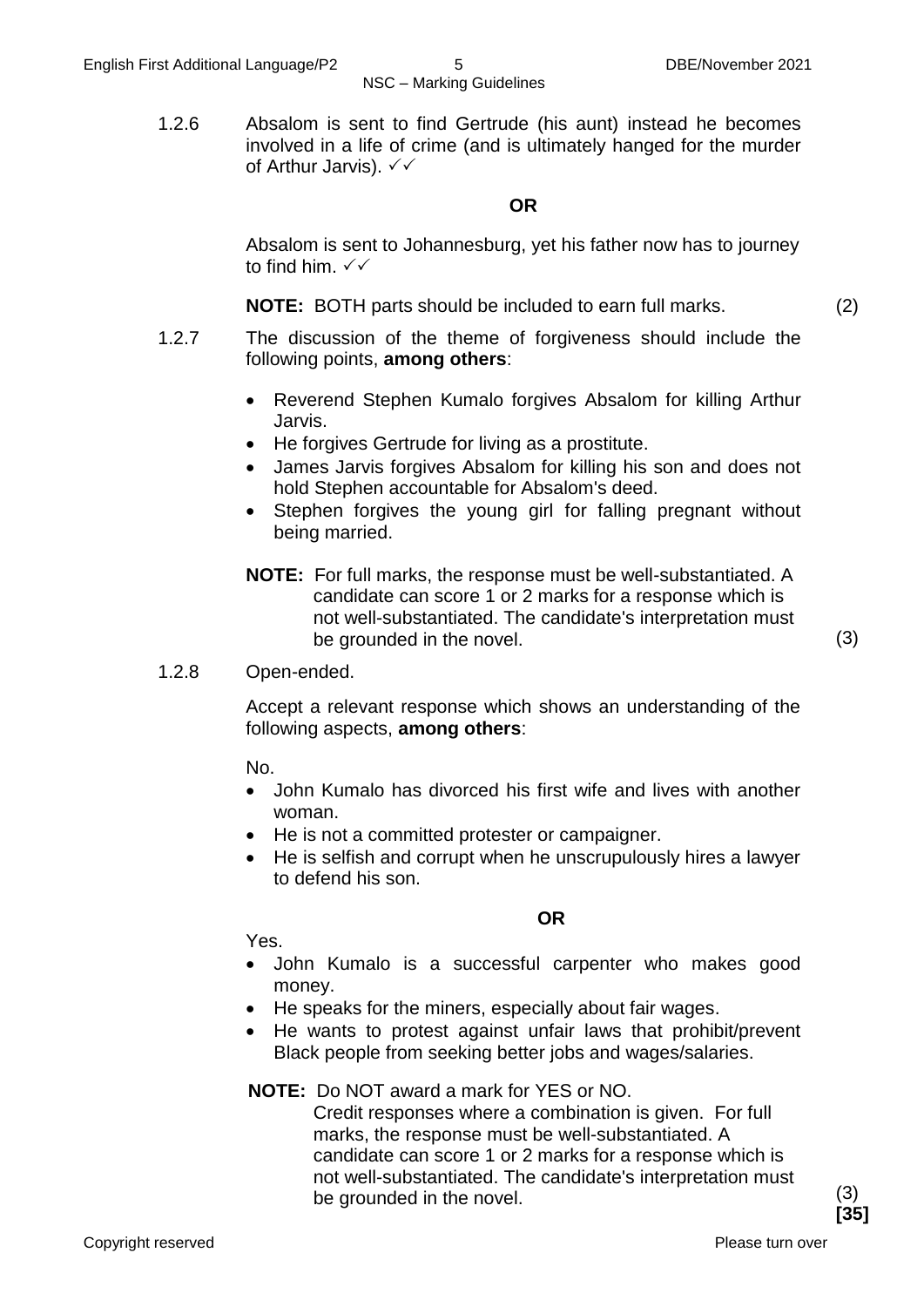#### **QUESTION 2:** *STRANGE CASE OF DR JEKYLL AND MR HYDE*

#### **Candidates are required to answer BOTH questions, i.e. QUESTIONS 2.1 and 2.2.**

| 2.1 | 2.1.1 |  |  | (a) $C/a$ gentleman and politician $\checkmark$ |
|-----|-------|--|--|-------------------------------------------------|
|-----|-------|--|--|-------------------------------------------------|

- (b) A/a relative of Mr Utterson√
- (c) B/a friend of Dr Jekyll
- (d) E/a clerk of Mr Utterson $\checkmark$  (4)

2.1.2 The setting is the entrance to Dr Jekyll's house/the laboratory door  $\checkmark$ where Mr Utterson was waiting for Mr Hyde to arrive.  $\checkmark$  (2)

- 2.1.3 (a) Simile  $\checkmark$  (1)
	-
	- (b) Mr Hyde is so accustomed to using the key to the back entrance of Dr Jekyll's house  $\checkmark$  that it seems he is going to 'his' home.  $\checkmark$  (2)
- 2.1.4 Mr Hyde says that Dr Jekyll is not at home but in reality, he is Dr Jekyll as the character of Mr Hyde/Dr Jekyll and Mr Hyde are one and the same person.  $\sqrt{6}$

**NOTE:** BOTH parts should be included to earn full marks. (2)

2.1.5 Mr Hyde is nervous.  $\checkmark$  He is afraid that his secret (that he is actually Dr Jekyll) might be uncovered. ✓

#### **OR**

Mr Hyde is composed.  $\sqrt{H}e$  answers all the questions Mr Utterson asks.

- **NOTE:** Accept any ONE of the above combinations or relevant responses. (2)
- 2.1.6 Mr Hyde is impolite/deceptive.  $\checkmark$  He bluntly answers Mr Utterson's questions./He lies when he says Dr Jekyll is not home.  $\checkmark$  (2)
- 2.1.7 Open-ended.

Accept a relevant response which shows an understanding of the following aspects, **among others**:

Yes.

- Dr Jekyll creates Mr Hyde to satisfy his evil, sensual side.
- When he cannot find the correct ingredient, he fails to control the morphing process.

Dr Jekyll is scared that he will eventually remain Hyde forever.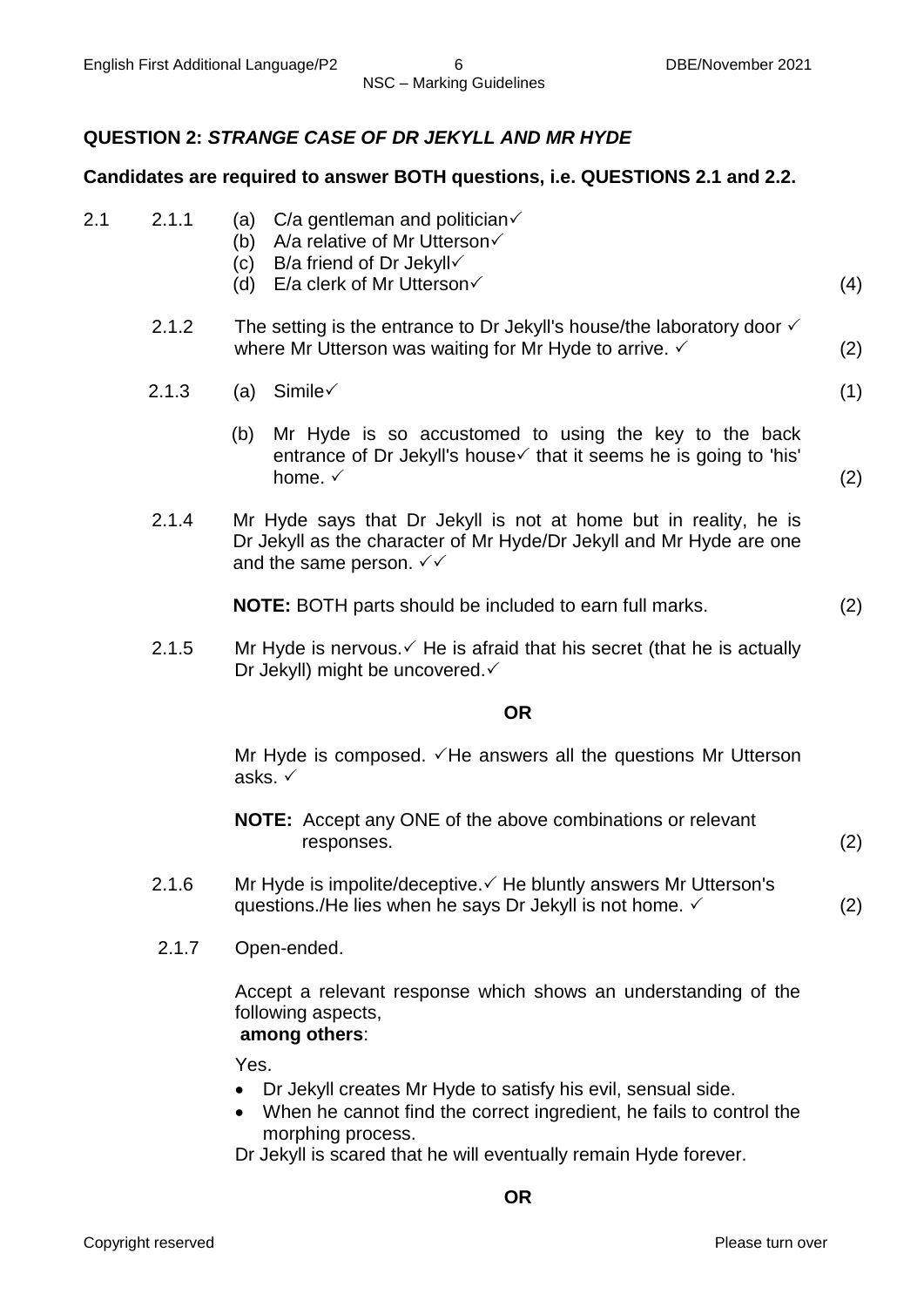No.

- Dr Jekyll tries to give up the potion that makes him change to Hyde but he has become addicted to it.
- He is not willing to tarnish his reputation.
- He enjoys being Mr Hyde more than being Dr Jekyll.

#### **NOTE:** Do NOT award a mark for YES or NO.

Credit responses where a combination is given. For full marks, the response must be well-substantiated. A candidate can score 1 or 2 marks for a response which is not well-substantiated. The candidate's interpretation must be grounded in the novel.

#### **AND**

| 2.2 | 2.2.1 | Strict/commanding/firm√<br>(a)                                                                                                                                   |     |
|-----|-------|------------------------------------------------------------------------------------------------------------------------------------------------------------------|-----|
|     |       | Mr Utterson wants Bradshaw to regain his composure. V<br>(b)                                                                                                     | (1) |
|     | 2.2.2 | Mr Utterson says if nothing has happened to Dr Jekyll, and it is a<br>'false alarm' $\checkmark$ he will take the blame for breaking down the door. $\checkmark$ | (2) |
|     | 2.2.3 | $B/H$ yde. $\checkmark$                                                                                                                                          | (1) |
|     | 2.2.4 | The theatre is where Dr Jekyll performs his experiments. $\checkmark$                                                                                            |     |

#### **OR**

|       | The laboratory was Dr Denman's surgical theatre when Dr Jekyll<br>bought the house. ✓                                                                                                                                                                                                                                                                                      | (1) |  |
|-------|----------------------------------------------------------------------------------------------------------------------------------------------------------------------------------------------------------------------------------------------------------------------------------------------------------------------------------------------------------------------------|-----|--|
| 2.2.5 | Poole is Dr Jekyll's butler. ✓                                                                                                                                                                                                                                                                                                                                             | (1) |  |
| 2.2.6 | Mr Utterson and Poole find the body $\checkmark$ of Edward Hyde. $\checkmark$                                                                                                                                                                                                                                                                                              | (2) |  |
| 2.2.7 | Bradshaw is nervous/uncertain, v whereas Mr Utterson is<br>determined/resolute. ✓                                                                                                                                                                                                                                                                                          | (2) |  |
| 2.2.8 | The discussion of the theme of the importance of reputation should<br>include the following points, among others:                                                                                                                                                                                                                                                          |     |  |
|       | Dr Jekyll believes that preserving his reputation is most<br>important.<br>• He creates Mr Hyde to vent/transfer/express his uncivilised urges<br>but remains respectable as Dr Jekyll.<br>• Utterson and Enfield do not gossip on their Sunday walks as they<br>fear this could damage their reputation.<br>Utterson does not want to ruin Dr Jekyll's reputation when he |     |  |

suspects Jekyll is blackmailed; he does not report the matter to

the police.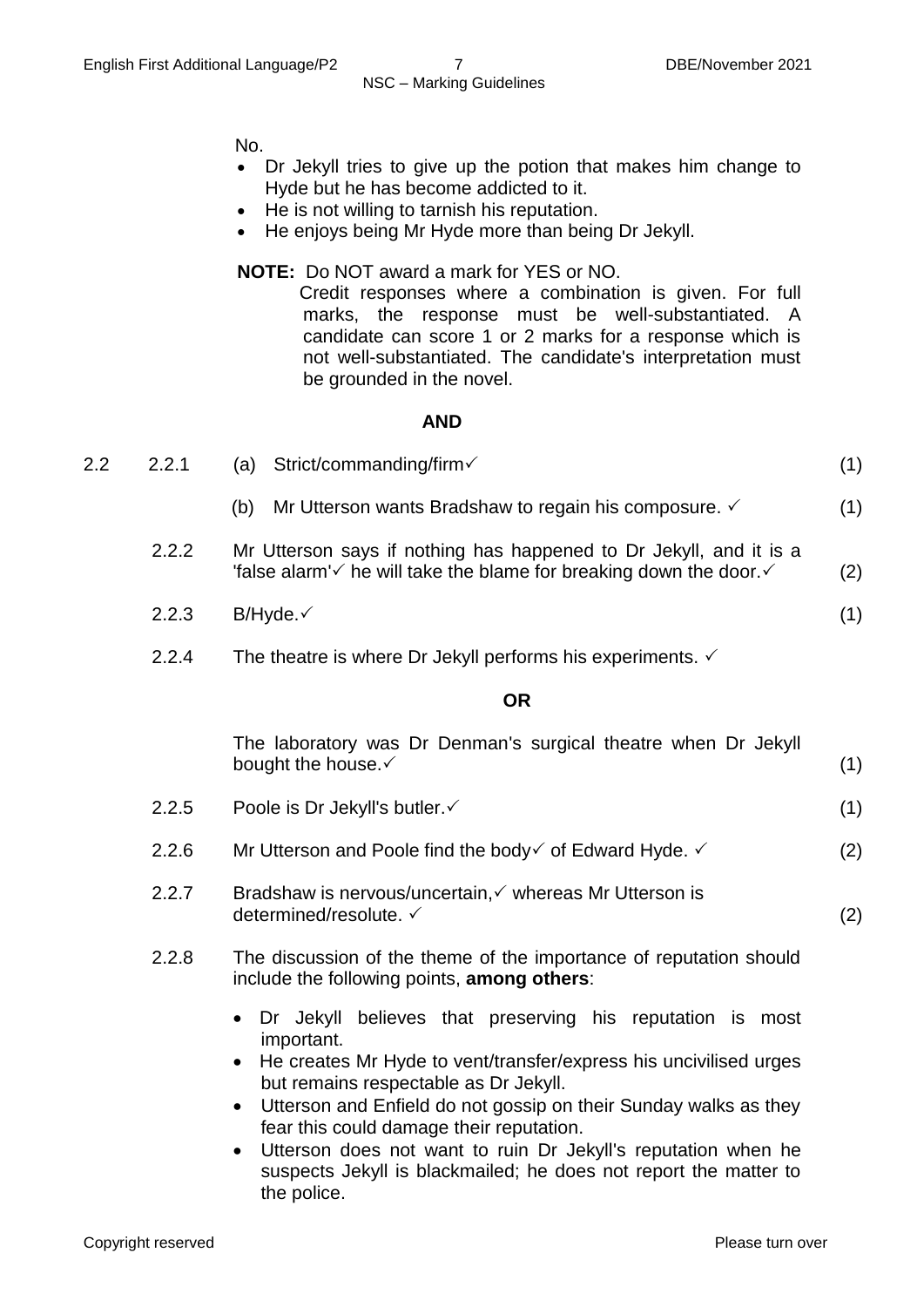**NOTE:** For full marks, the response must be well-substantiated. A candidate can score 1 or 2 marks for a response which is not well-substantiated. The candidate's interpretation must be grounded in the novel. (3)

2.2.9 Open-ended.

Accept a relevant response which shows an understanding of the following aspects, **among others**:

Yes.

- Despite the disagreement about science Dr Lanyon and Dr Jekyll have had, Dr Lanyon agrees to do Dr Jekyll a favour.
- Lanyon helps Jekyll by fetching the drawer of powders for him; he could have refused as they were no longer friends.
- Before Mr Hyde drinks the potion, he asks Lanyon once again if he wants to witness what is about to happen and he, Hyde, would abide by Lanyon's choice.
- Lanyon remains there and the shock from what he witnesses eventually causes his death.

**OR**

No.

- Dr Jekyll pleads with Dr Lanyon to assist him with fetching the drawer of powders.
- Out of loyalty, Lanyon fetches the drawer of powders for Jekyll.
- Dr Jekyll skilfully appeals to the intellect of Dr Lanyon to witness the morphing; 'will you be wise'.
- Dr Jekyll knows that Dr Lanyon, as a scientist, is curious and manipulates him to remain there.

#### **NOTE:** Do NOT award a mark for YES or NO.

Credit responses where a combination is given. For full marks, the response must be well-substantiated. A candidate can score 1or 2 marks for a response which is not well-substantiated. The candidate's interpretation must be grounded in the novel. (3)

**[35]**

#### **TOTAL SECTION A: 35**

Copyright reserved **Please turn over the Copyright reserved** Please turn over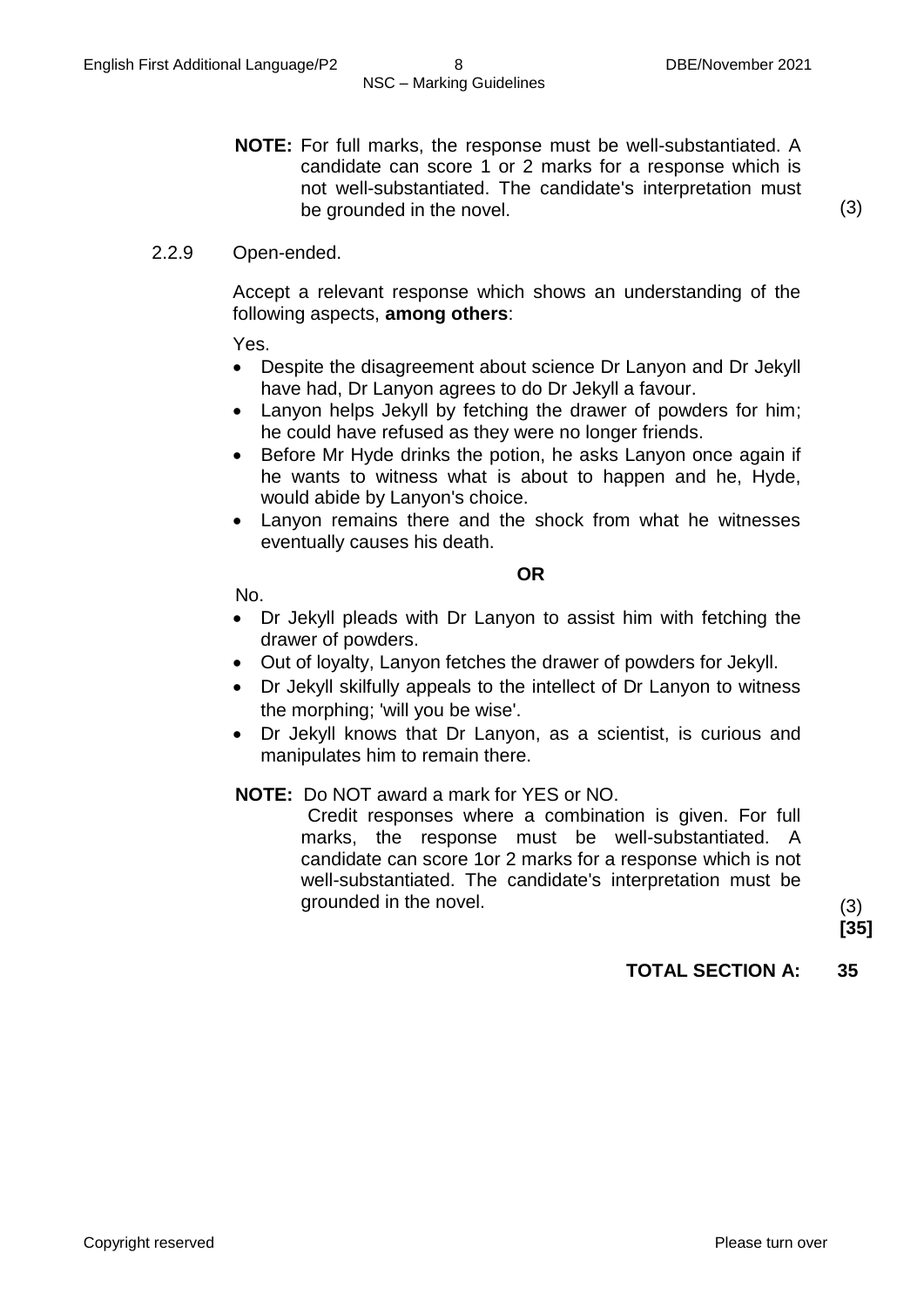#### **SECTION B: DRAMA**

**NOTE: Candidates are required to answer ONE question on the drama they have studied.**

#### **QUESTION 3:** *MACBETH*

#### **Candidates are required to answer BOTH questions, i.e. QUESTIONS 3.1 and 3.2.**

- 3.1 3.1.1 (a) (b) A/son of Duncan  $\checkmark$ (c) (d) C/a Scottish general (4) B/betrays Scotland  $\checkmark$ D/Thane of Fife  $\checkmark$ 3.1.2 The setting is on a heath/Forres/field  $\checkmark$  after Ross informs Macbeth of his new title (Thane of Cawdor) after the battle/after the witches' prophesies/after Cawdor is killed.  $\checkmark$  (2) 3.1.3 Macbeth kills Duncan in order to become king and does not leave it to fate.  $\sqrt{\sqrt{}}$ **NOTE:** BOTH parts should be included to earn full marks. (2)  $3.1.4$  (a) Simile (1) (b) The new title given to Macbeth is compared to new/strange
	- clothes that do not fit well /until you get used to it.  $\checkmark$  (2) 3.1.5 Banquo is focused/eager (to get to the castle of the king).  $\checkmark$ Macbeth is distracted (as he contemplates the witches'

predictions).  $\check{\phantom{a}}$  (2)

- 3.1.6 Duncan is the king of Scotland/to show respect/admiration/ fondness for him.  $\checkmark$  (1)
- 3.1.7 Open-ended.

Accept a relevant response which shows an understanding of the following viewpoints, **among others**:

Yes.

- The moment Macbeth meets with the witches he allows them to control his mind.
- He does not want to kill Duncan but is persuaded by Lady Macbeth to do so.
- Once he becomes king, he becomes insecure and goes to the witches, a second time to confirm whether he will remain king.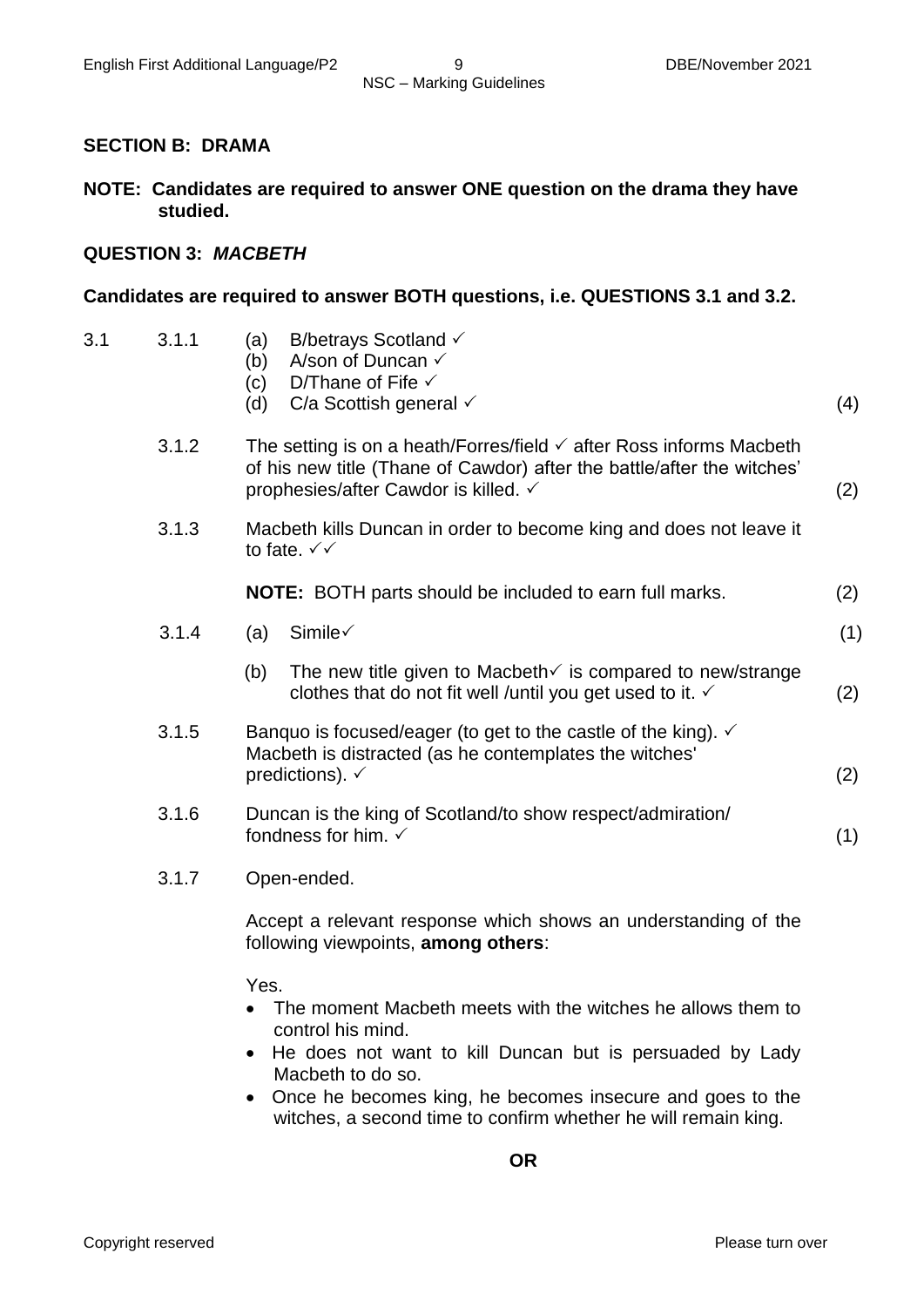No.

- Macbeth fights bravely on the battlefield and shows no signs of weakness.
- He wants to prove to Lady Macbeth that he is not a coward and thus agrees to kill Duncan.
- Macbeth is not manipulated by anyone when he goes on a killing spree to secure his position.
- **NOTE:** Do NOT award a mark for YES or NO. Credit responses where a combination is given. For full marks, the response must be well-substantiated. A candidate can score 1 or 2 marks for a response which is not well-substantiated. The candidate's interpretation must be grounded in the drama. (3)

#### **AND**

| 3.2 | Thou' refers to Young Siward. $\checkmark$ |  |
|-----|--------------------------------------------|--|
|     |                                            |  |

| 3.2.2 | Macduff would not have avenged the death of his family and that |     |
|-------|-----------------------------------------------------------------|-----|
|       | will always trouble him√if Macbeth is killed by anyone else.    | (2) |

- 3.2.3 (a) satisfaction/excitement/polite/pleased/ (1)
	- (b) The battle has been won.  $\checkmark$  Siward is addressing the future king/Malcolm./ (1)
- 3.2.4 B/take his life.  $\checkmark$  (1)
- 3.2.5 (a) Macduff should point his sword at Macbeth.  $\checkmark$ He should brandish his sword.  $\checkmark$ He should raise his voice at Macbeth.  $\checkmark$ 
	- **NOTE:** Accept any TWO of the above or any other relevant actions. (2)
	- (b) Macduff is determined/angry;  $\checkmark$  he wants to avenge the death of his family/he finally meets Macbeth face-to-face.  $\checkmark$  (2)
- 3.2.6 Macbeth is arrogant/brave/ruthless  $\checkmark$  he believes that he is invincible/more than willing to fight to the end. $\checkmark$

#### **OR**

Macbeth is gullible.  $\checkmark$  He blindly believes in the witches' prophesies.  $\checkmark$ 

**NOTE:** Accept any ONE of the above combinations. (2)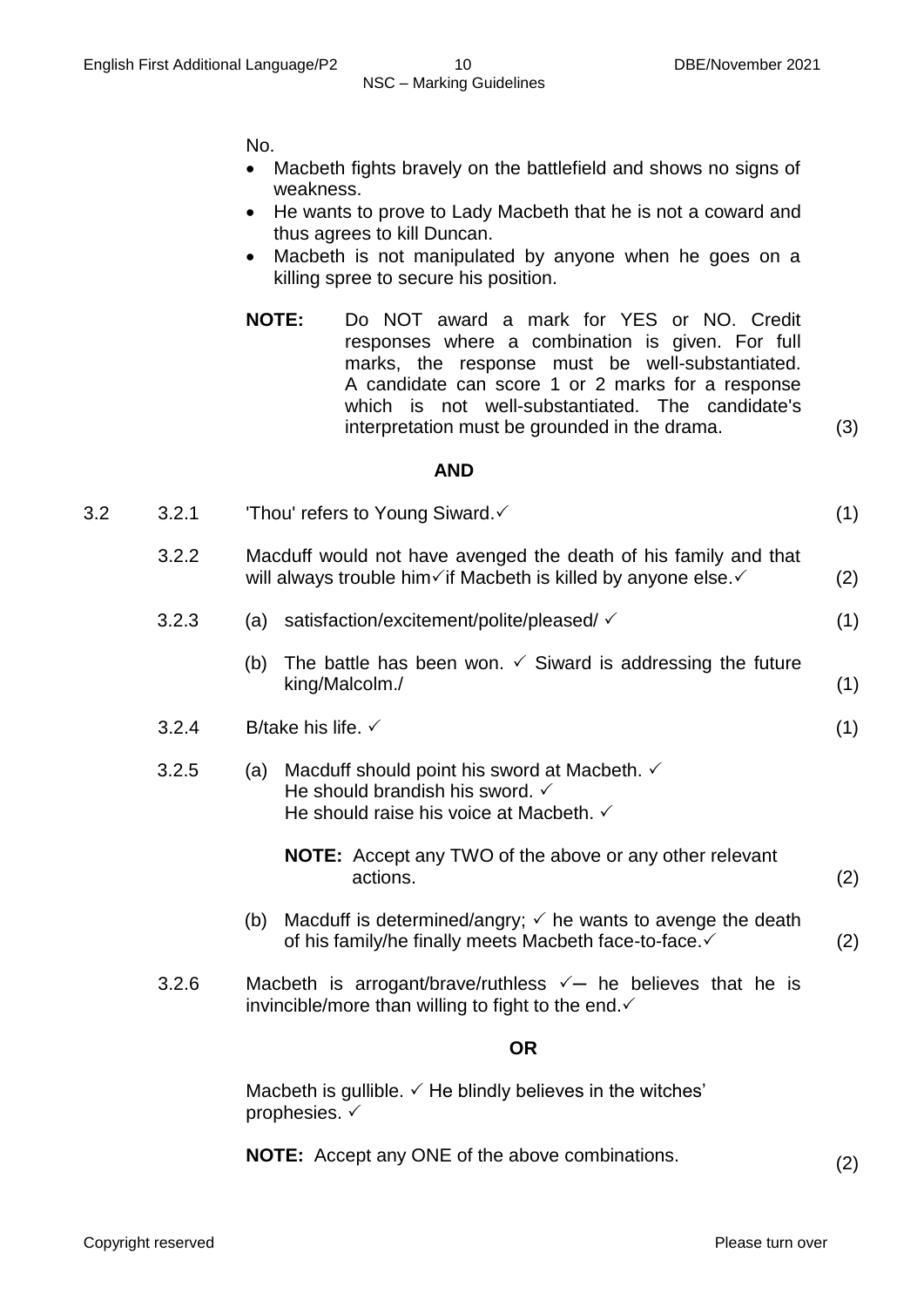- 3.2.7 The discussion of the theme of trust should include the following points, **among others**:
	- Duncan trusts the Thane of Cawdor, but Cawdor betrays him.
	- Duncan believes that Macbeth is a 'peerless kinsman' whom he can absolutely trust.
	- Macbeth trusts the predictions of the witches.
	- Despite Banquo's suspicion of Macbeth's involvement in Duncan's murder, he trusts him.
	- **NOTE:** For full marks, the response must be well-substantiated. A candidate can score 1 or 2 marks for a response which is not well-substantiated. The candidate's interpretation must be grounded in the drama. (3)

3.2.8 Open-ended.

Accept a relevant response which shows an understanding of the following viewpoints, **among others**:

Yes.

- Lady Macbeth decides that Duncan will be murdered when he comes to visit.
- She is the one who sets the play in motion when she asks the evil forces to make her cruel, as she knows Macbeth will not be willing to kill Duncan.
- She manipulates Macbeth when she questions his masculinity.

**OR**

No.

- Lady Macbeth, as queen of Scotland becomes unhappy and insecure and is not involved in any of the further decisions made by Macbeth.
- She is the driving force only behind the killing of Duncan.
- She loses her close relationship with Macbeth and is now completely in the background of the play.
- **NOTE:** Do NOT award a mark for YES or NO. Credit responses where a combination is given. For full marks, the response must be well-substantiated. A candidate can score 1 or 2 marks for a response which is not well-substantiated. The candidate's interpretation must be grounded in the drama. (3)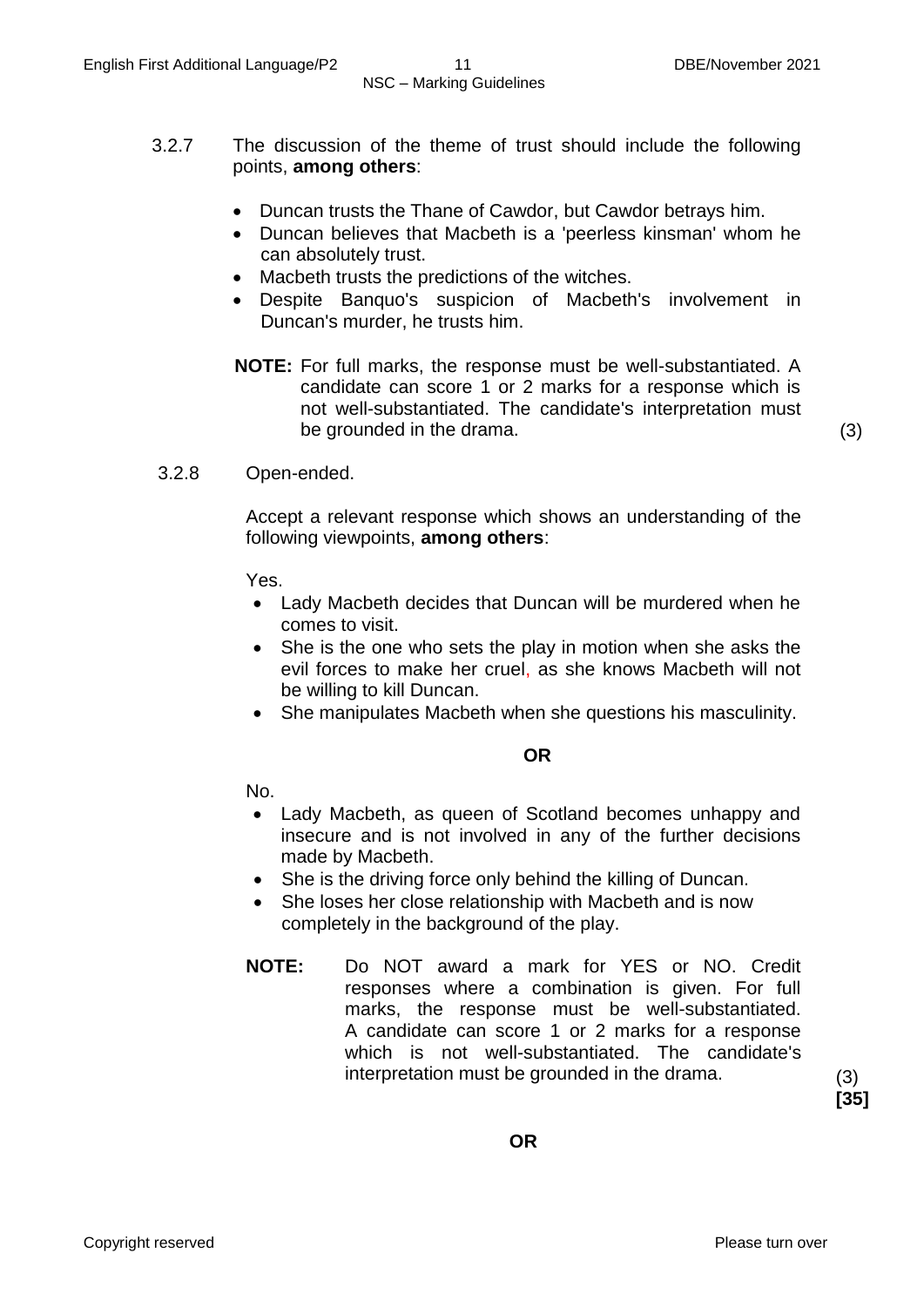### **QUESTION 4:** *MY CHILDREN, MY AFRICA!*

#### **Candidates are required to answer BOTH questions, i.e. QUESTIONS 4.1 and 4.2.**

- 4.1 4.1.1 (a) E/principal of Camdeboo High  $\checkmark$ 
	- (b) C/principal of Zolile High  $\checkmark$
	- (c) A/learner of Camdeboo High  $\checkmark$
	- (d) B/inspector of Bantu Schools (4)
	- 4.1.2. The setting of this extract is where Isabel is on the stage (alone, reflecting on her experiences)  $\checkmark$  after the debate at Zolile High.  $\checkmark$  (2)
	- 4.1.3 At first Isabel is unsure of herself/not confident/anxious as she finds herself in an unfamiliar environment.  $\checkmark$  However, when she realises the learners of Zolile High are listening attentively she is encouraged to give her best debate ever.  $\checkmark$  (2)
	- 4.1.4 (a) C/personification. / B/metonymy. (1)
		- (b) Brakwater is an embarrassment to Camdeboo $\checkmark$  because of the filth/dirt.  $\checkmark$

#### **OR**

| The location (Brakwater) $\checkmark$ is associated with an |     |
|-------------------------------------------------------------|-----|
| embarrassing backyard because of the filth/dirt. ✓          | (2) |

- 4.1.5 Isabel is anxious/excited/anticipatory/reminiscing.  $\checkmark$ Just after the debate Isabel looks forward to more interaction with the Black learners of Zolile/Mr M/Thami./Isabel realises that there is more to the township than she thought she knew.  $\checkmark$  (2)
- 4.1.6 Thami wants to fight for freedom yet he leaves the country.  $\sqrt{6}$

**NOTE:** Accept any other RELEVANT response in which the irony is illustrated. (2)

4.1.7 Open-ended.

Accept a relevant response which shows an understanding of the following viewpoints, **among others**:

Yes.

- Thami holds different views from Mr M on many issues but is not brave enough to confront him.
- He leaves Isabel in the lurch by withdrawing from the literature quiz just before its commencement.
- He leaves the country at the height of the boycotts.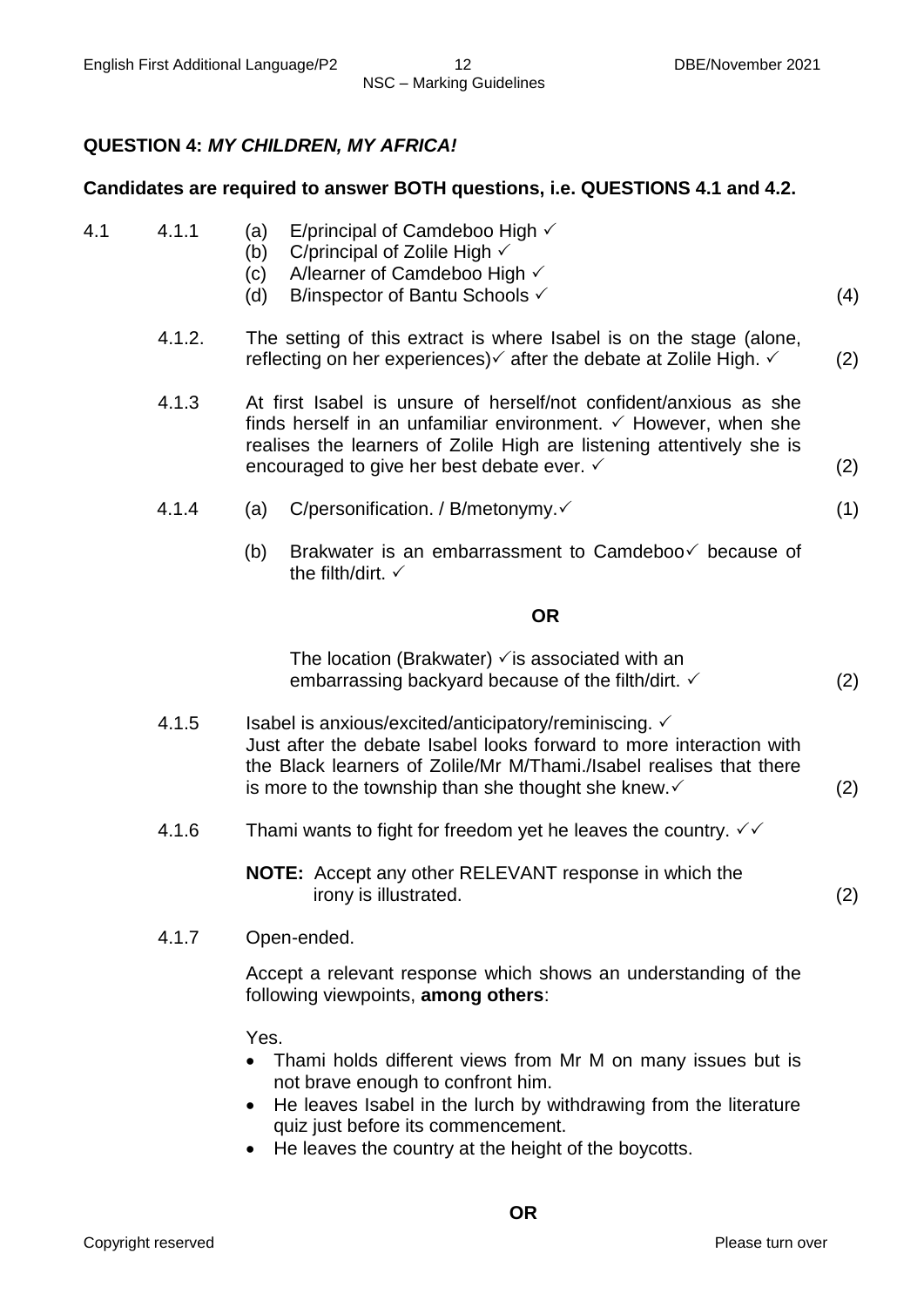(3)

No.

- Thami remains committed/loyal to the Struggle.
- He gives up his education to join the Comrades/the Movement.
- It takes courage from Thami to warn Mr M that the Comrades are going to kill him.
- **NOTE:** Do NOT award a mark for YES or NO only. Credit responses where a combination is given. For full marks, the response must be well-substantiated. A candidate can score 1 or 2 marks for a response which Is not well-substantiated. The candidate's interpretation must be grounded in the drama.

#### **AND**

| 4.2 | 4.2.1 | shock/disbelief/stunned/surprise/enquiring/questioning/<br>(a)<br>amazement $\checkmark$<br>(1)                                                                                                                                                                                           |  |
|-----|-------|-------------------------------------------------------------------------------------------------------------------------------------------------------------------------------------------------------------------------------------------------------------------------------------------|--|
|     |       | Isabel finds it difficult to comprehend that Mr M was an<br>(b)<br>informer. $\checkmark$<br>(1)                                                                                                                                                                                          |  |
|     | 4.2.2 | Isabel should stamp her foot. ✓<br>She should bang on the table. ✓<br>She should wag her finger. $\checkmark$                                                                                                                                                                             |  |
|     |       | <b>NOTE:</b> Accept any TWO of the above or any other relevant<br>actions.<br>(2)                                                                                                                                                                                                         |  |
|     | 4.2.3 | Isabel explains that Mr M went to the police to give the names of<br>the people from the north/the political action committee $\checkmark$ in the<br>hope that the boycott would end, and the learners would return to<br>the classroom/continue with their learning. $\checkmark$<br>(2) |  |
|     | 4.2.4 | Isabel goes to the Wapadsberg Pass to bid Mr M farewell. ✓<br>(1)                                                                                                                                                                                                                         |  |
|     | 4.2.5 | Isabel is confused/in disbelief/shock. ✓<br>Thami is calm/collected/persuasive. ✓                                                                                                                                                                                                         |  |
|     |       | <b>NOTE:</b> Accept any ONE fact for each character.<br>(2)                                                                                                                                                                                                                               |  |
|     | 4.2.6 | Mr M is a man of integrity $\checkmark$ – he would not accept money from the                                                                                                                                                                                                              |  |
|     |       | police. $\checkmark$<br><b>OR</b>                                                                                                                                                                                                                                                         |  |
|     |       | He is self-righteous $\checkmark$ – he believes in doing the right thing when he<br>gives the names to the police. $\checkmark$                                                                                                                                                           |  |
|     |       |                                                                                                                                                                                                                                                                                           |  |

#### **OR**

He is untrustworthy  $\checkmark$  – he gives the names of the people from the north/the political action committee to the police.  $\checkmark$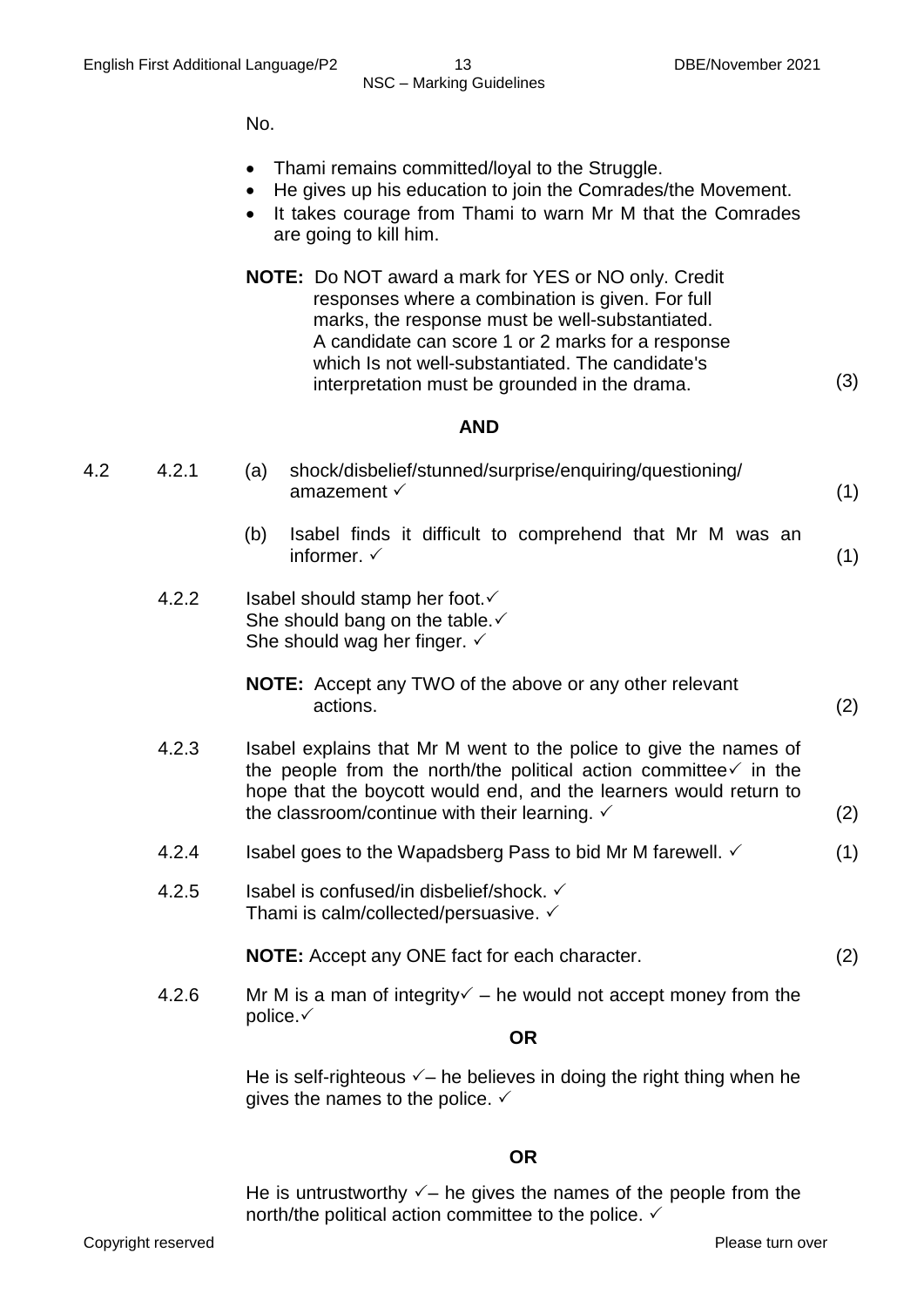**NOTE:** Accept any ONE of the above combinations.

Accept any other RELEVANT response. (2)

- 4.2.7 The discussion of the theme of respect should include the following points, **among others**:
	- Thami respects Mr M and does not openly confront him although he differs with him.
	- Isabel respects Mr M as a brilliant teacher.
	- Isabel respects Auntie and Samuel by being friendly and not looking down on them.
	- Thami and Isabel have mutual respect for each other.

#### **NOTE:** For full marks, the response must be well-substantiated. A candidate can score 1 or 2 marks for a response which is not well-substantiated. The candidate's interpretation must be grounded in the drama. (3)

#### 4.2.8 Open-ended.

Accept a relevant response which shows an understanding of the following viewpoints, **among others**:

Yes.

- Isabel's political and social awareness develops.
- She sees the potential of the thousands of people with whom she has had no contact before.
- She realises that the Black learners of Zolile High have no intention of being grateful to her during the debate – they treat her 'on the basis of total equality.'

#### **OR**

No.

- Isabel has always had opinions of her own (she is regarded as the rebel in her family).
- After one visit to Zolile High it is very unlikely that the impact was so great.
- Her contact across the colour line was minimal.

#### **NOTE:** Do NOT award a mark for YES or NO only. Credit responses where a combination is given. For full marks, the response must be well-substantiated. A candidate can score 1 or 2 marks for a response which is not well-substantiated. The candidate's interpretation must be grounded in the drama. (3)

**[35]**

#### **TOTAL SECTION B: 35**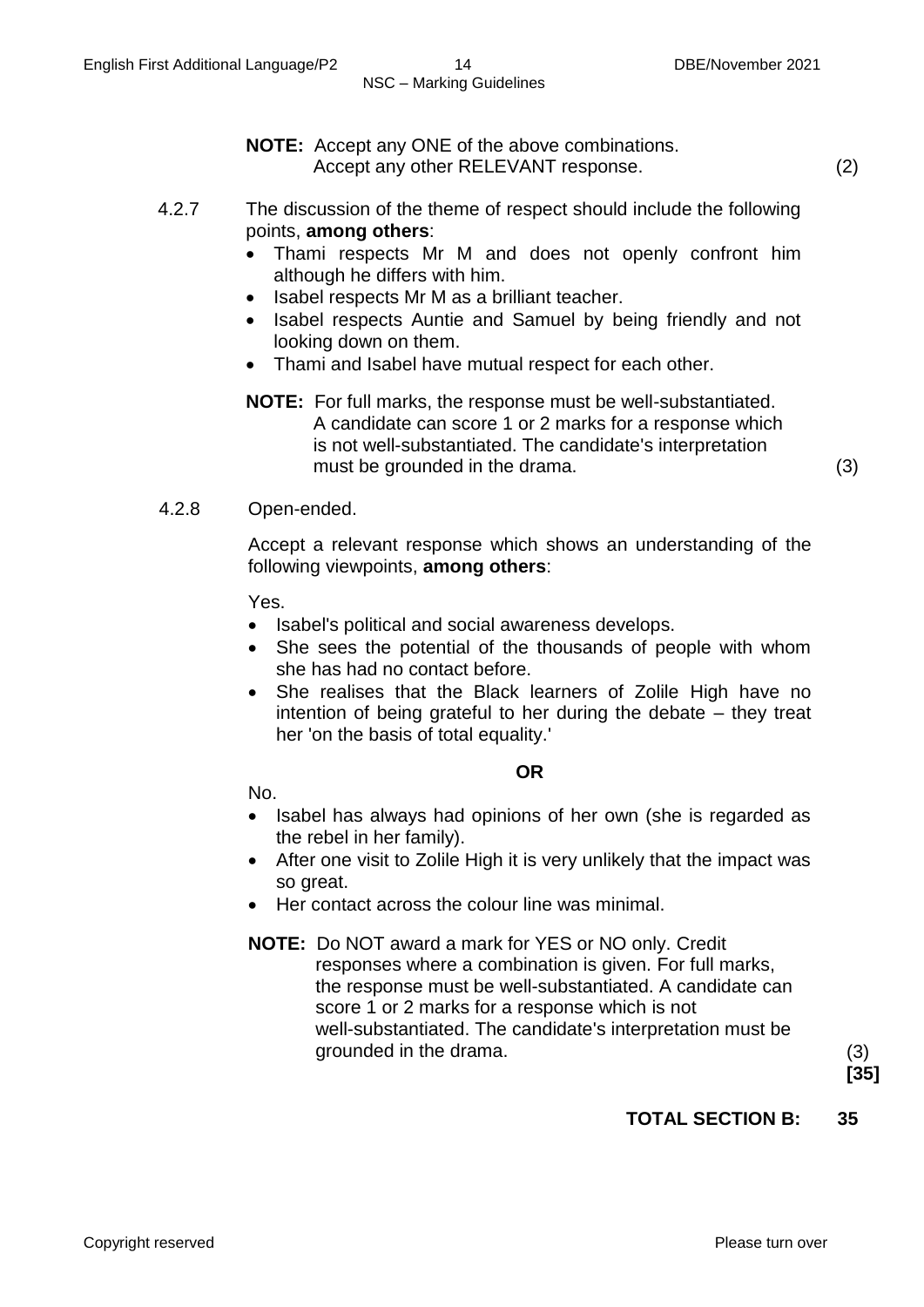#### **SECTION C: SHORT STORIES**

#### **QUESTION 5**

#### **Candidates are required to answer BOTH questions, i.e. QUESTIONS 5.1 AND 5.2**

#### **'TRANSFORMING MOMENTS' – GCINA MHLOPHE**

- 5.1 5.1.1 (a) C/choir member $\checkmark$ 
	- (b) E/rugby player $\checkmark$
	- (c) A/minister's wife√
	- (d) B/praise poet (4)
	- 5.1.2 (a) Metaphor/Onomatopoeia (1)
		- (b) In the same way that the noise of a machine travels/gets carried away,  $\checkmark$  so does the speaker's loud voice reach all the girls in the dormitory.  $\checkmark$

#### **OR**

The 'droning' sound of a machine is highlighted  $\sqrt{a}$ s it resonates her deep voice when she coughs out the content of her studies.  $\checkmark$ 

|  | <b>NOTE:</b> Accept any ONE of the above combinations. | (2) |
|--|--------------------------------------------------------|-----|
|  |                                                        |     |

- 5.1.3 The speaker also benefits as it helps her to revise her work.  $\checkmark$  (1)
- 5.1.4 The boy from Port Elizabeth tells the speaker: He does not mean to rush things. $\checkmark$ The speaker does not have to sleep with him.  $\checkmark$ He likes her.  $\checkmark$ He wants to be her boyfriend.  $\checkmark$ He wants to spend time with her, talking or reading.  $\checkmark$ He continues to follow her/doesn't give up.  $\checkmark$ **NOTE:** Accept any TWO of the above. (2)
- $5.1.5$  B/seventeen $\checkmark$  (1)
- 5.1.6 The boy from Port Elizabeth is self-confident/self-assured/direct. The speaker is critical of herself/ lacks self-confidence/assertive.  $(2)$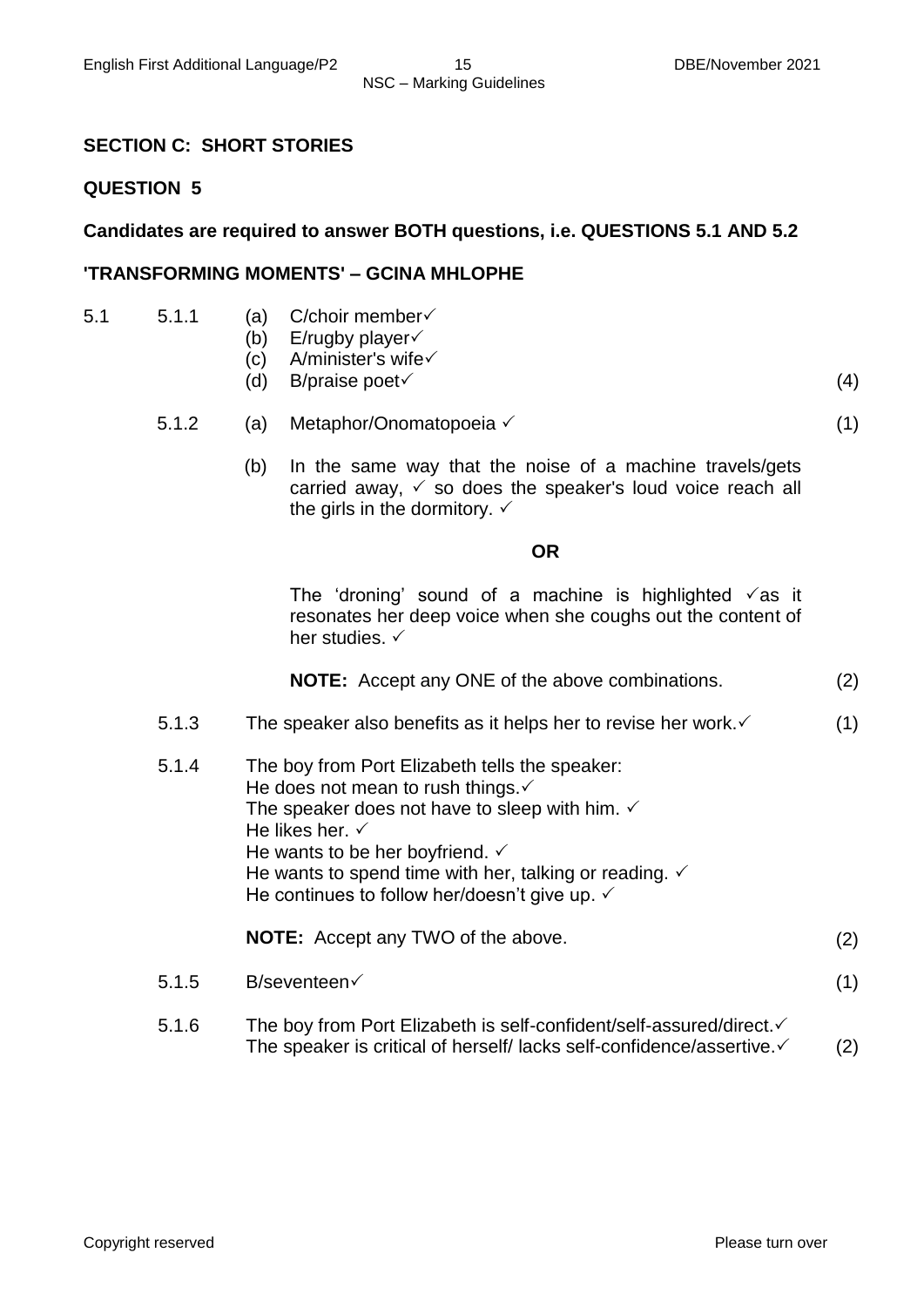#### 5.1.8 Open-ended.

Accept a relevant response which shows an understanding of the following viewpoints, **among others:**

Yes.

- When the speaker sees the praise poet (Cira) performing she is awestruck and wants to be like him.
- His use of language and his movements impress and inspire her so much that she decides to become a praise poet herself.
- After seeing the praise poet, she no longer sees herself as ugly and that everything about her is special, she gains her self-confidence.

#### **OR**

No.

- Father Fikeni encourages her to sing in the church choir after she has been kicked out of the school choir, making her realise that her voice is 'resonant' and not ugly.
- He sees potential in her when he invites her to go away with his family; her confidence grows as a result of the attention she receives.
- He introduces her to the praise poet and that brings about a complete change in her life.
- **NOTE:** Do NOT award a mark for YES or NO only. Credit responses where a combination is given. For full marks, the response must be well-substantiated. A candidate can score 1 or 2 marks for a response which is not well-substantiated. The candidate's interpretation must be grounded in the short story. (3)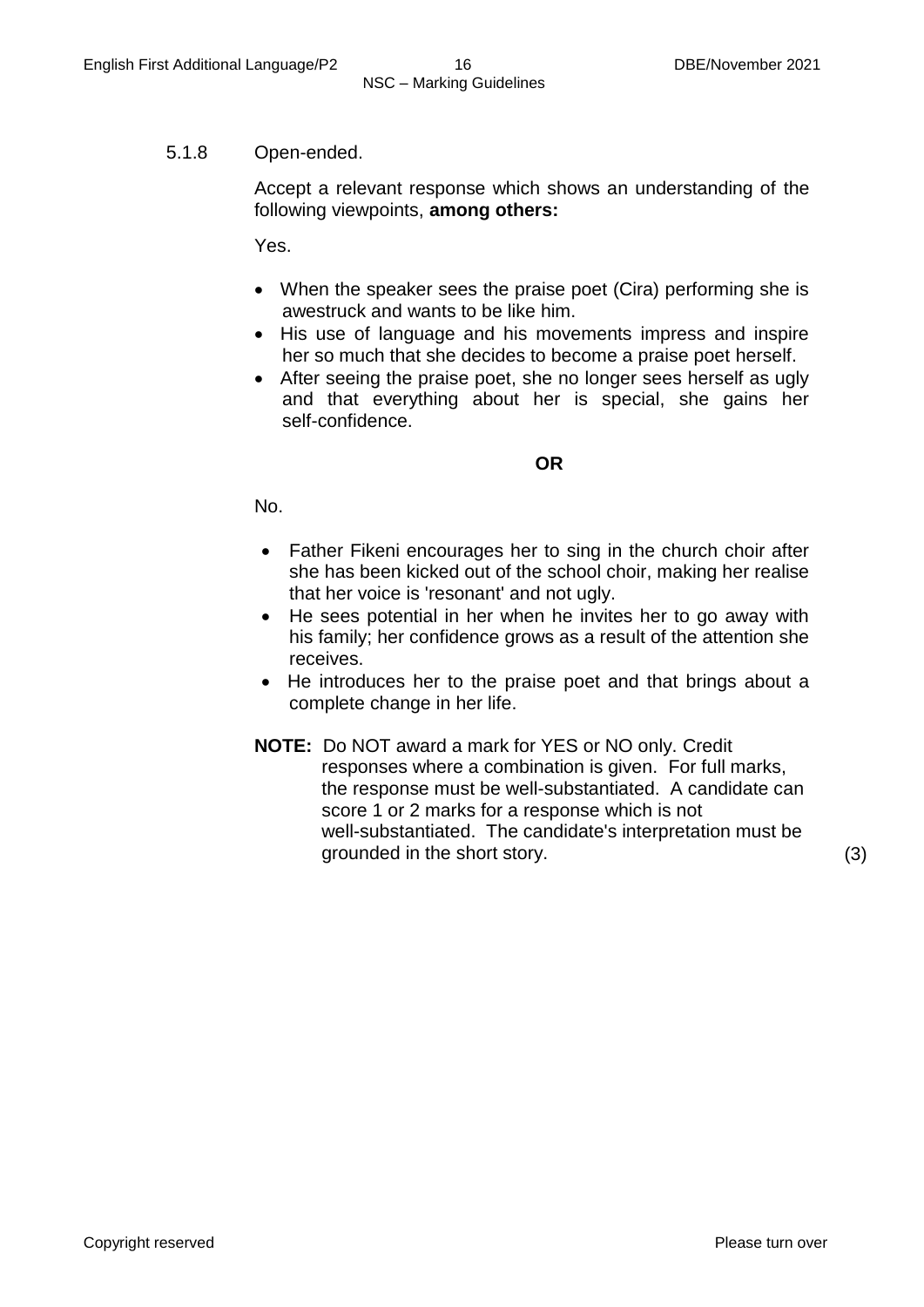#### **5.2 'A CHIP OF GLASS RUBY' – NADINE GORDIMER**

| 5.2 | 5.2.1 | The setting is the Bamjee's dining-room/house $\checkmark$ after one of the<br>Bamjee girls tells Mr Bamjee what has happened in Mr Petersen's<br>classroom.√                                                                                                                                                            | (2) |
|-----|-------|--------------------------------------------------------------------------------------------------------------------------------------------------------------------------------------------------------------------------------------------------------------------------------------------------------------------------|-----|
|     | 5.2.2 | 'There' refers to the prison/jail.                                                                                                                                                                                                                                                                                       | (1) |
|     | 5.2.3 | Jimmy refers to 'kids' yet he himself is still a child. $√$                                                                                                                                                                                                                                                              |     |
|     |       | <b>NOTE:</b> BOTH parts should be included to earn the marks.                                                                                                                                                                                                                                                            | (2) |
|     | 5.2.4 | sarcastic/stern<br>(a)                                                                                                                                                                                                                                                                                                   | (1) |
|     |       | Mr Bamjee feels that Jimmy is just a child who really does not<br>(b)<br>know as much as he thinks he does. $\checkmark$                                                                                                                                                                                                 | (1) |
|     | 5.2.5 | confused/agitated if He does not understand why Mrs Bamjee is<br>prepared to give up her freedom in order to help others. ✓                                                                                                                                                                                              | (2) |
|     | 5.2.6 | Girlie takes care of her siblings while Mr Bamjee is at work and her<br>mother is in prison. ✓<br>She goes to the lawyer, Mohammed Ebrahim, to assist them in<br>finding where their mother is imprisoned. $\checkmark$<br>She takes over her mother's duty by congratulating Mr Bamjee on<br>his birthday. $\checkmark$ |     |
|     |       | <b>NOTE:</b> Accept any TWO of the above.                                                                                                                                                                                                                                                                                | (2) |
|     | 5.2.7 | The discussion of the theme of sacrifice should include the following<br>points, among others:                                                                                                                                                                                                                           |     |
|     |       | Mrs Bamjee thinks of others and takes risks in order to help them.<br>$\bullet$                                                                                                                                                                                                                                          |     |

- Jimmy and Girlie sacrifice their time to visit their mother in prison.
- Mrs Bamjee embarks on a hunger strike even though it is detrimental to her health.
- Mr Bamjee does not stop his wife from having meetings at their home.
- **NOTE:** For full marks, the response must be well-substantiated. A candidate can score 1 or 2 marks for a response which is not well-substantiated. The candidate's interpretation must be grounded in the short story. (3)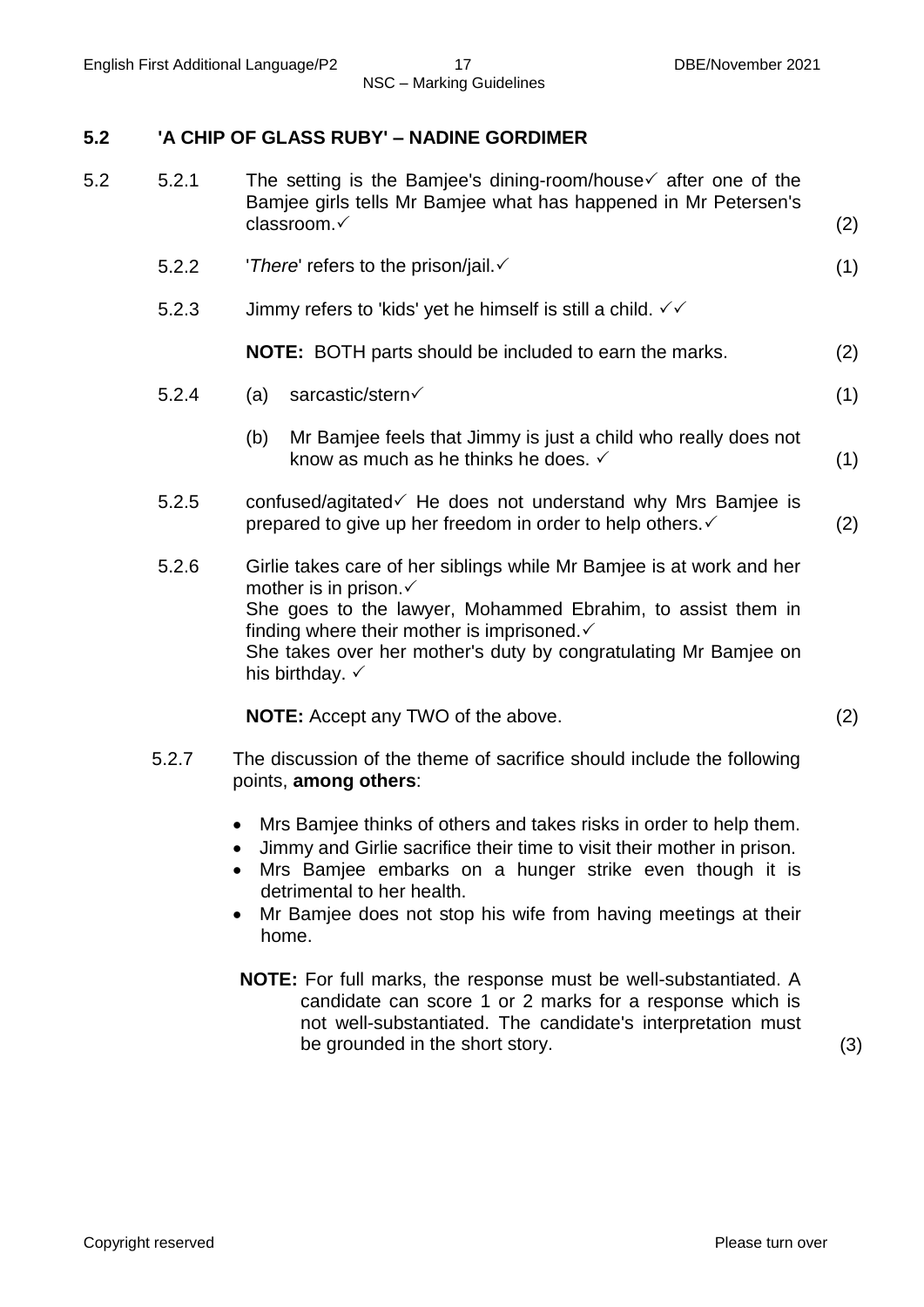#### 5.2.8 Open-ended.

Accept a relevant response which shows an understanding of the following viewpoints, **among others:**

Yes

- Mr Bamjee accuses Mrs Bamjee of caring more about other people instead of supporting her family.
- He is immediately concerned about what is going to happen to him and the children when Mrs Bamjee is arrested.
- He does not care to find out in which prison she is being held or to go and visit her.

#### **OR**

No

- Mr Bamjee wakes up at half past four every morning to be at the market by five to support his children.
- He is concerned about the children's well-being after Mrs Bamjee's arrest (most of them are still very young).
- When Jimmy asks for five shillings he gives him six; this shows his caring nature.

#### **NOTE:** Do NOT award a mark for YES or NO only. Credit

 responses where a combination is given. For full marks, the response must be well-substantiated. A candidate can score 1 or 2 marks for a response which is not well-substantiated. The candidate's interpretation must be grounded in the short story. (3)

**[35]**

**TOTAL SECTION C: 35**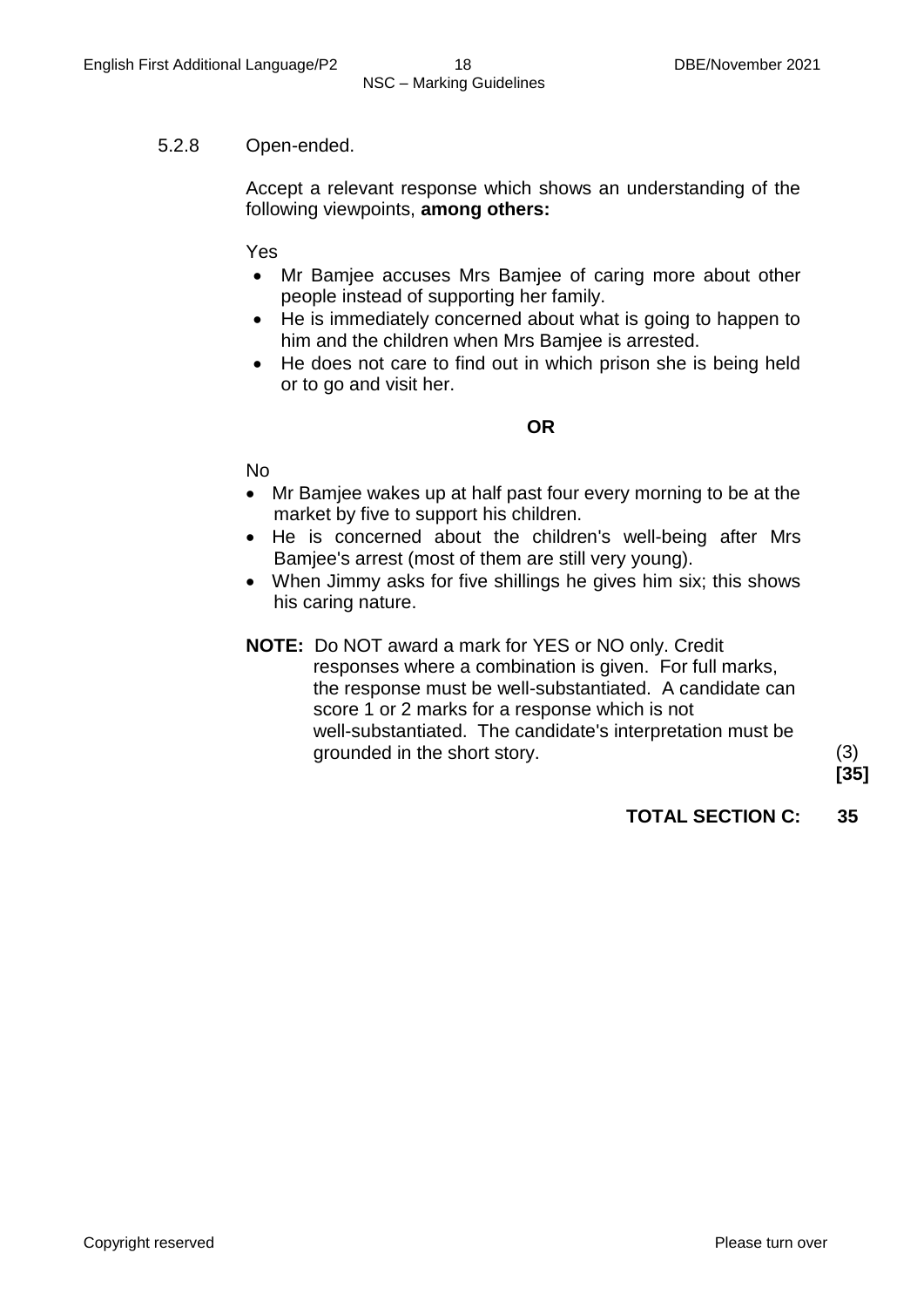#### **SECTION D: POETRY**

#### **6.1 'SONNET 18' – WILLIAM SHAKESPEARE**

| 6.1 | 6.1.1 |  | (a) sonnet $\checkmark$ |
|-----|-------|--|-------------------------|
|-----|-------|--|-------------------------|

- (b) three  $\checkmark$
- (c) rhyming  $\checkmark$
- (d) abab cdcd efef gg $\checkmark$  (4)
- 6.1.2 The speaker wants to compare the beauty of his beloved to the beauty of summer/a summer's day.  $\checkmark$  (2)
- 6.1.3 The wind is too strong.  $\checkmark$ It is destructive/destroys the young blossoms.  $\checkmark$ Summer does not last long/is only a short period.  $\checkmark$

**NOTE:** Accept any TWO of the above. (2)

- 6.1.4 The strength of the sun diminishes/does not shine so brightly/ it does not release intense heat all the time (the changing seasons).  $\checkmark$  (2)
- 6.1.5 Beauty can be stripped away by accident/coincidence/misfortune. $\checkmark$ The natural course of time/as one grows older.  $\checkmark$  (2)
- 6.1.6 (a) Metaphor/Personification/Hyperbole/Apostrophe (1)
	- (b) Unlike summer which lasts for a short period only  $\checkmark$  the beauty of the speaker's beloved will last forever/will not weaken/vanish.

#### **OR**

Hyperbole: The speaker exaggerates his beloved's beauty  $\checkmark$  which will last forever and will not change.  $\checkmark$ 

#### **OR**

Apostrophe: He addresses his beloved directly  $\checkmark$  as though she were present.  $\checkmark$ 

**NOTE:** Accept any ONE of the above combinations. (2)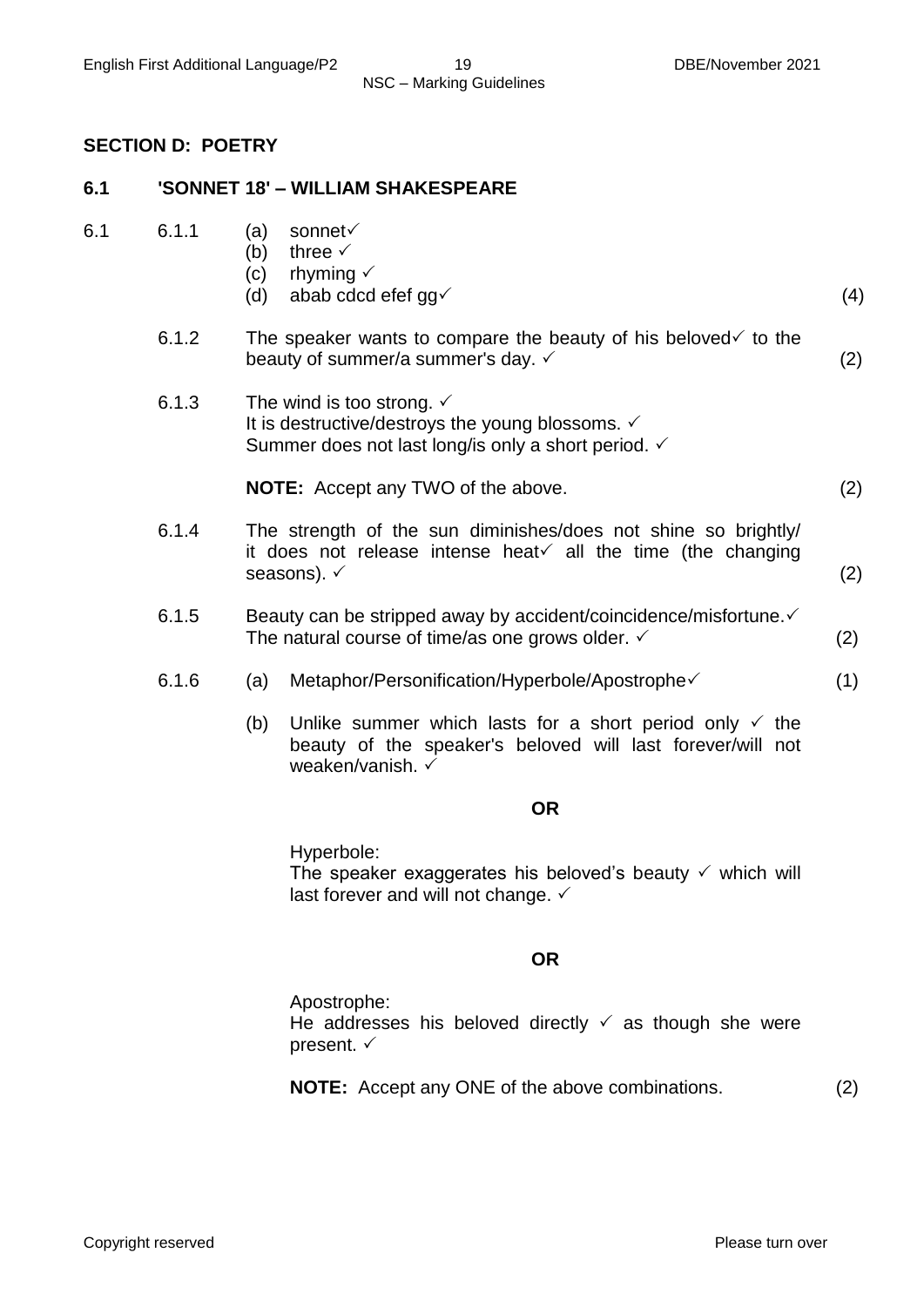#### 6.1.7 Open-ended.

Accept a relevant response which shows an understanding of the following viewpoints, **among others**:

No

- The speaker personalises his beloved's beauty and not everybody shares his sentiments.
- Everything in life is affected by the passage of time.
- Not everyone reads poetry and appreciates it the way the speaker does.

#### **OR**

Yes.

- The speaker has drawn comparisons which are believable/plausible.
- The reference to his beloved's beauty is not literal and when reading the poem, the reader is able to visualise the beauty.
- He has ensured that the beloved's beauty is immortalised in the poem.
- **NOTE:** Do NOT award a mark for YES or NO. Credit responses where a combination is given. For full marks, the response must be well-substantiated. A candidate can score 1or 2 marks for a response which is not well-substantiated. The candidate's interpretation must be grounded in the poem. (3)

#### **AND**

#### 6.2 **'ALEXANDRA' – MONGANE WALLY SEROTE**

- 6.2 6.2.1 The poem is set in a township, Alexandra, in Johannesburg $\checkmark$ during the Apartheid era.  $(2)$ 
	- 6.2.2 (a) Simile/Antithesis  $(1)$ 
		- (b) The speaker has no illusions about birth or death  $\checkmark$  as being born is the same as dying. $\checkmark$

#### **OR**

Just as we cannot choose when we are born from our mothers' wombs,  $\checkmark$  so too we do not choose when to die.  $\checkmark$  (2)

 $6.2.3$  A/metaphor. (1)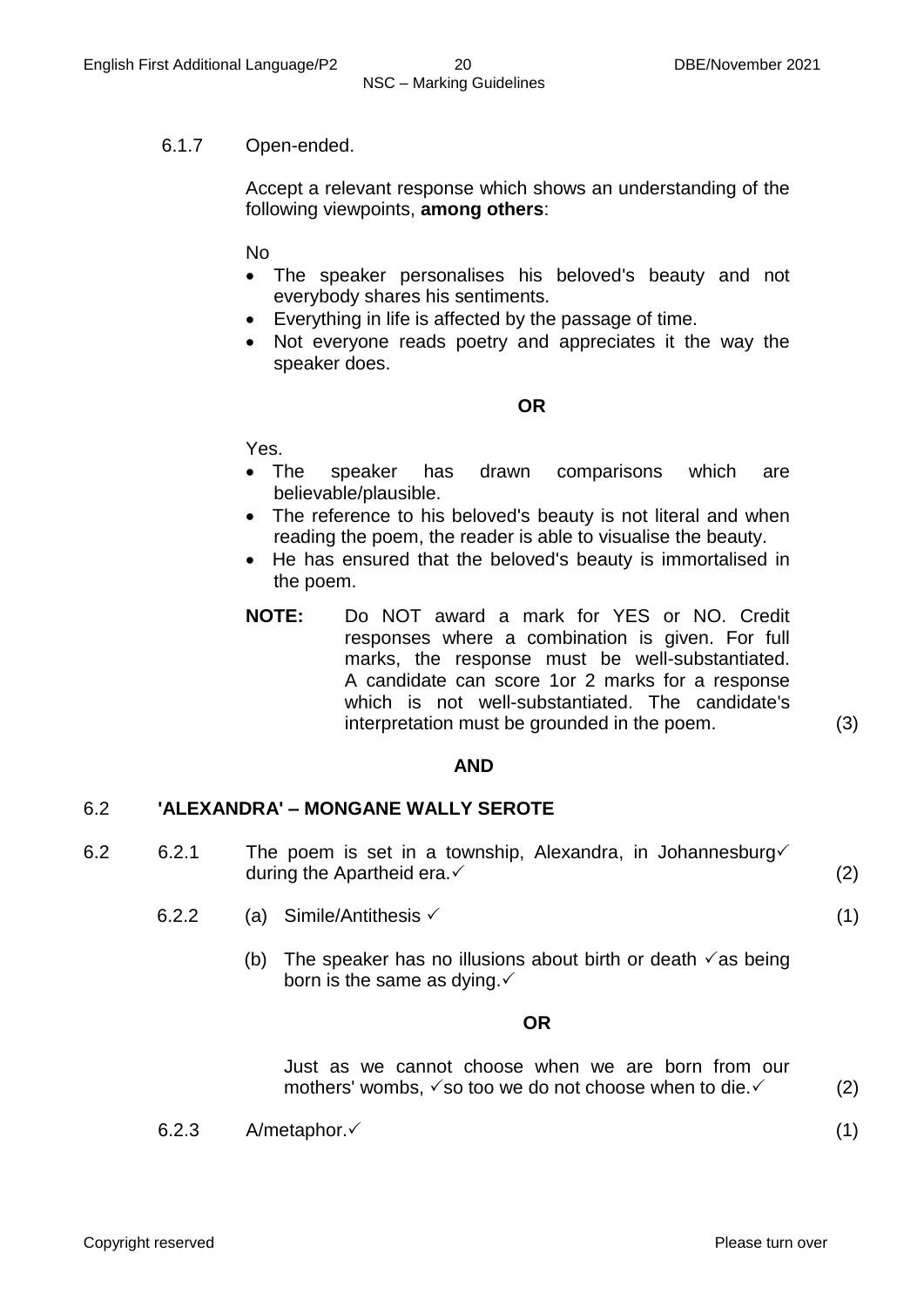| 6.2.4 | accusatory/ fearful/reproachful/angry/resentful<br>(a)                                                                                                                                                                      | (1) |
|-------|-----------------------------------------------------------------------------------------------------------------------------------------------------------------------------------------------------------------------------|-----|
|       | The speaker is afraid/accuses his 'mother' (Alexandra) for not<br>(b)<br>protecting/caring for him. ✓                                                                                                                       | (1) |
| 6.2.5 | The speaker's state of mind is one of resignation/acceptance/<br>compliance/despondency/hopelessness.√<br>Despite all the pain that the speaker experiences he still returns to<br>Alexandra./Alexandra defines who he is.√ |     |
|       |                                                                                                                                                                                                                             | (2) |
| 6.2.6 | The speaker finds it difficult to return to Alexandra. $\checkmark$                                                                                                                                                         |     |

- 6.2.7 Accept a relevant response which shows an understanding of the theme of hardship, **among others**:
	- The speaker admits that Alexandra is not nurturing; when he needs anything (food, drink, shelter) there is nothing.
	- The water in Alexandra is filthy and polluted.
	- The speaker admits that he is frightened by Alexandra and makes it difficult for him to stay there.
	- There is violence and crime in Alexandra ('Waters diluted with the blood of my brothers').
	- **NOTE:** For full marks, the response must be wellsubstantiated. A candidate can score 1 or 2 marks for a response which is not well-substantiated. The candidate's interpretation must be grounded in the poem. (3)

6.2.8 Open-ended.

Accept a relevant response which shows an understanding of the following viewpoints, **among others:**

Yes

- He has made several attempts to leave Alexandra but comes back every time; he is indecisive.
- The speaker knows that Alexandra cannot provide him with the means to survive yet he keeps returning.
- He hates many things about Alexandra but he still loves her as a mother ('You frighten me, Mama').

**OR**